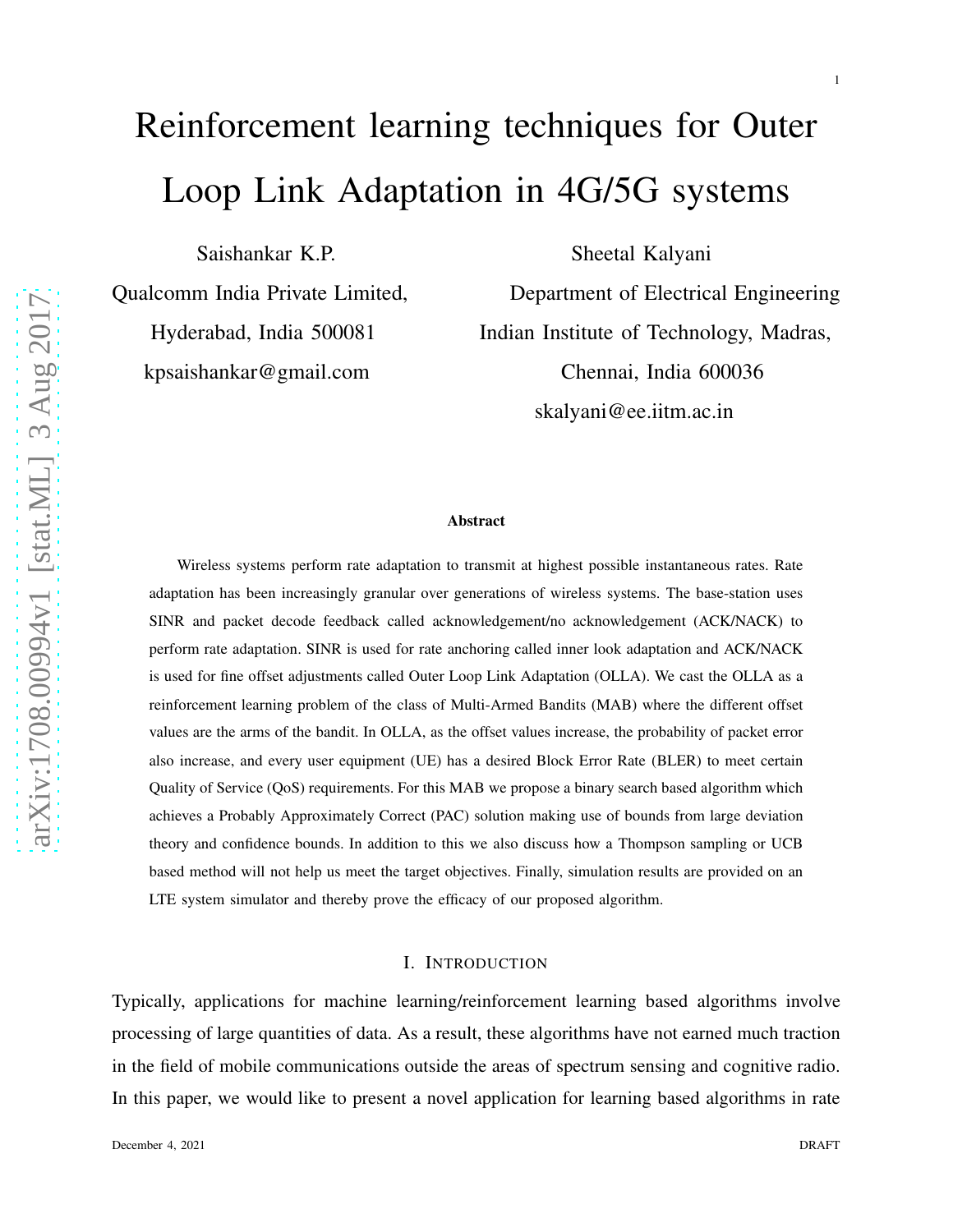adaptation in 4G and even future 5G systems. As we move from 2G to 4G we notice that there is finer adaptation of transmission rates over a greater range (maximum transmission rate as well as the granularity of the rates used have increased across generations) to tide over the variations inherent to the wireless channel. This trend in rate adaptation is expected to continue for 5G as well with 5G networks expected to support a much higher capacity. Rate adaptation has two parts, inner loop adaptation where, the SINR measured by the user is used as an anchor to determine the transmission rate. This transmission rate is fed back and OLLA is used at the base-station to make appropriate corrections to this transmission rate.This OLLA can be formulated as exploring offsets around the transmission rate and then using the ACK/NACK information from each offset as reward to quantify the performance of the different offsets and make an optimal correction to the rate. This is the objective we achieve in our work by using a classical reinforcement learning technique called the Multi-armed Bandit.

Rate adaptation using various Transmission Rates (TR) has played a crucial role in exploiting the instantaneous channel capacity by communicating at a rate (bits per channel use) that is optimally suited to the current channel and interference conditions. The advancements in practical wireless systems has also been characterized by increase in the number of possible transmission rates supported by the system and this trend is likely to be unchanged. For example, EDGE supported 2 rates [\[1\]](#page-24-0) and LTE supports 28 rates [\[2\]](#page-24-1).

A rate metric which reflects the channel capacity is computed at the UE and then it is quantized and fed back to the BS. For example, LTE supports 4 bit quantization wherein the quantized feedback (fed back to the eNodeB called Channel Quality Indicator (CQI)) is a number between 0 and 15 [\[2\]](#page-24-1). This 4 bit CQI value  $(C<sup>u</sup>)$  is then mapped to a 5 bit Modulation and Coding Scheme MCS  $(M^u)$  at the eNodeB, which takes 28 possible states. We can denote the mapping as  $M^u = f(C^u)$ . The CQI to MCS mapping in LTE depends upon the CQI fed back and the quantity of resources allocated. The MCS in an LTE system denotes the TR. In this work, we are interested in adding an offset to our TR and use the resulting rate for transmission  $M^u = f(C^u) + l$  and we would like to find out the value of l that is "optimal". This correction factor is necessary for the following reasons:

- 1) The SINR estimation at the UE is done using pilot symbols which are limited in number and accurately estimating the rate metric may not be possible.
- 2) The UE may sometimes report back a biased conservative/optimistic rate estimate leading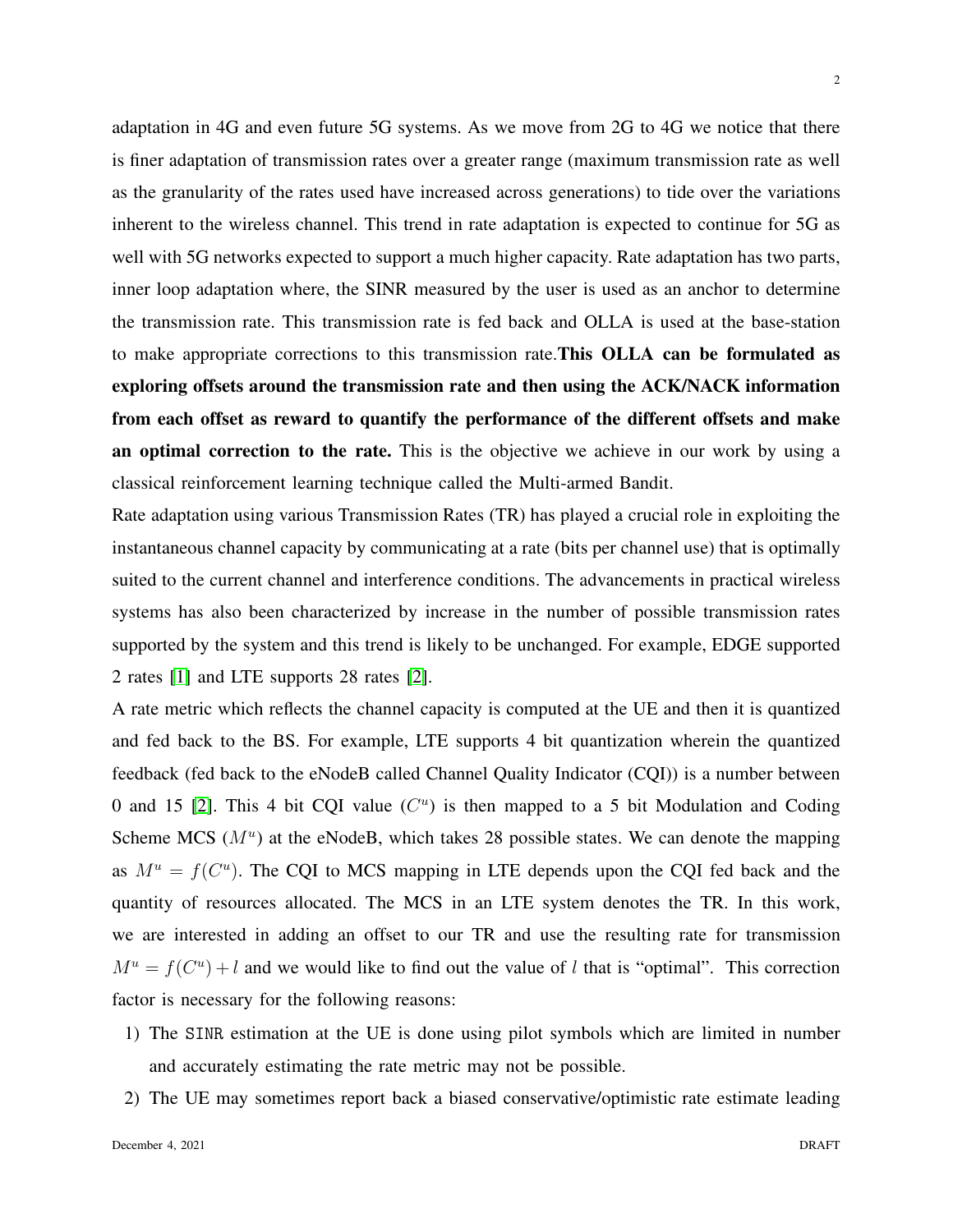to a very low or high Block Error Rate (BLER)<sup>[1](#page-2-0)</sup>. Moreover, different users may have different target BLER criteria depending upon the required quality of service (QoS).

3) The CQI estimation algorithm used at the UE is not known to BS and an OLLA algorithm is necessary at the BS to correct for any discrepancies in the reported CQI.

4) The reported rate could become outdated by the time the eNodeB uses the information.

It is important to note that all the above artefacts will be UE specific. Therefore, a fixed rate correction at the base-station will not suffice. Consequently, the BS needs to run an OLLA algorithm specific to each UE. These reasons are discussed in previous papers such as [\[3\]](#page-24-2)–[\[6\]](#page-24-3) in detail. The work in [\[3\]](#page-24-2) is an SINR back-off technique based on the ACK/NACK history and can be deployed only at the UE because the continuous valued SINR is known only at the UE. Note here that, ACK stands for acknowledgement that a transmitted packet has been decoded successfully and NACK indicates a failed decoding. The work in [\[4\]](#page-24-4) also can be implemented at the UE only because it involves changing the SINR thresholds for selecting the different rates. No matter what link adaptation is used at UE, the BS would also like to have a link adaptation algorithm because the UE algorithms are proprietary and the BS has no way of knowing the link adaptation algorithm at the UE if any. The BS will always have a quantized rate/ SINR metric and a knowledge of whether a packet was successfully received and this can be used to calculate the BLER as well.

The work in [\[5\]](#page-24-5) performs OLLA at the BS by converting the CQI to SINR and then performing a bias correction on the resultant SINR. It is claimed that by averaging the initial offset across users the algorithm can converge to the true offset value within a short time. The drawback of this scheme is that averaging across different UEs' offset may be a problem because the UEs are proprietary i.e., the CQI computing and reports change depending upon the UE vendor and model. Hence different UEs may have different ways of converting SINR to CQI for reporting. Hence using an average offset value across users is equivalent to assuming that all UEs see similar reporting errors. Since different UEs will have very different CQI reporting algorithms as well as different SINR levels, such a scenario is unlikely.

The work in [\[6\]](#page-24-3) exclusively discusses the impact of outdated feedback on rate adaptation. It

<span id="page-2-0"></span><sup>&</sup>lt;sup>1</sup>A conservative rate is one were a very low rate is transmitted and the probability of successful transmission is high and an optimistic rate means a high rate with low decoding success.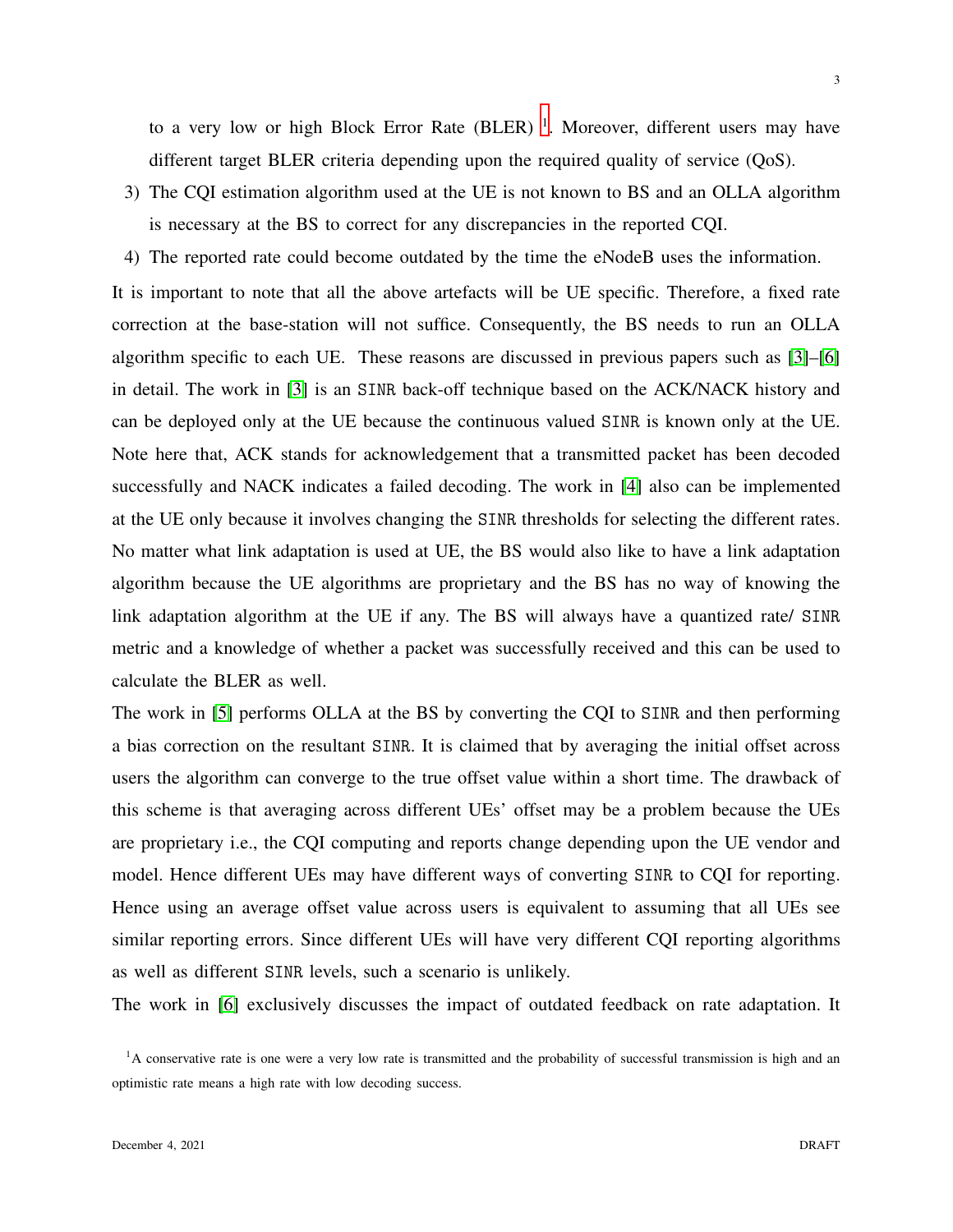attempts to predict the CQI evolution over time based on past observations. It assumes that, though the feedback is outdated, the feedback value itself is accurate. It is a purely prediction based scheme and doesn not exploit the available ACK/NACK data. Though [\[6\]](#page-24-3) is able to handle outdated feedback, it cannot work with erroneous or biased CQI values. On the other hand, we can handle erroneous CQI values and even outdated CQI by modelling is as the true CQI plus an error term. Therefore, the scheme proposed here can handle erroneous and outdated CQI since it exploits the available ACK/NACK information in its OLLA formulation efficiently.

In this work, we are interested in finding an offset to the reported rate so that a target BLER can be achieved. We formulate the problem of finding the offset that achieves the target BLER as a Multi-Armed Bandit (MAB) problem. The proposed technique treats each UE differently and a unique offset is computed for each UE.

The offset typically depends upon two major criteria and they are:

- 1) There is a maximum target BLER and the actual BLER should be around this target BLER.
- 2) While maintaining the target BLER, maximum possible throughput has to be achieved.

If reaching the target BLER was the only criterion, one could easily achieve it by using a large negative l in the mapping  $M^u = f(C^u) + l$ . However, this affects the throughput adversely. Therefore we search for a value of l in the space  $-L \leq l \leq L$  resulting in  $2L + 1$  possible values of l. Higher the value of l, greater the transmission rate but at the same time, the BLER may be higher than the target value. Therefore we would like to find the highest value of  $l$  such that the achieved BLER is close to the target BLER. We make an assumption that a common offset can be utilized for all the MCS values associated with a particular user. This simplifying assumption enables us in formulating the above problem as an MAB problem and later it will be shown through simulations that, despite this simplifying assumption our initial objectives are met.

Let us summarize our objectives, we have a set of offsets which are the possible actions. We have a target performance in mind and we would like to sample the various offsets so as to achieve the target BLER. Every time an offset is sampled we obtain an ACK/NACK which should drive our next sampling decision and eventually ensure that the target BLER is met. This is a classical reinforcement learning problem which shall continue to be relevant even in future wireless mobile communication systems. We endeavour to exploit the similarity of the problem at hand with the classical MAB problem studied in references [\[7\]](#page-24-6)–[\[9\]](#page-24-7). We believe that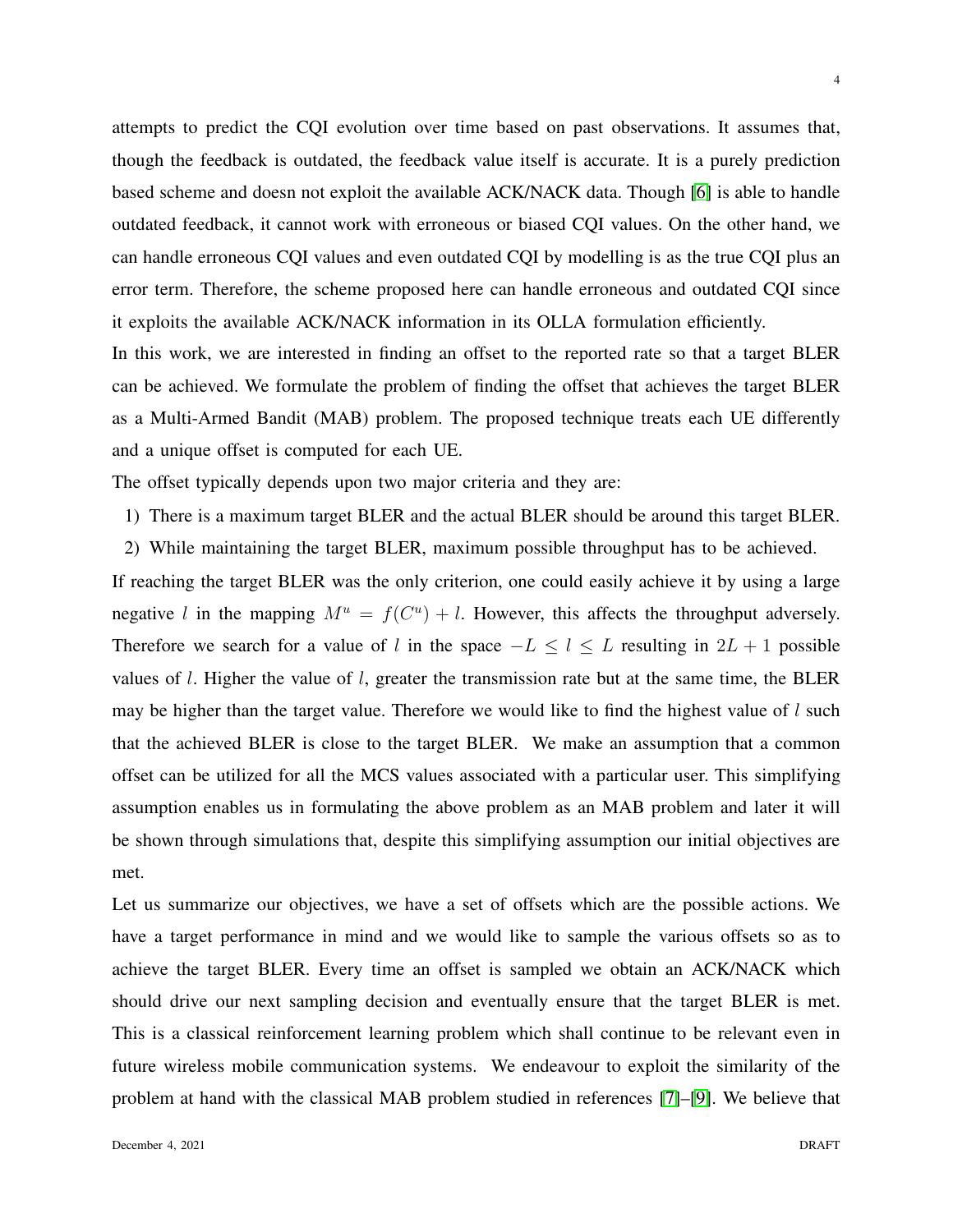we are the first to come up with this approach for the OLLA problem. An MAB problem is a game where, there are multiple play options available and they are treated as different arms and each option (arm) has an unknown expected reward and one explores to find the the best strategy so play/pull the different arms for maximizing the reward over time or for finding an arm that matches the objectives of the player. MAB and its properties have been extensively studied and used successfully for other applications in communications as in [\[10\]](#page-24-8)–[\[15\]](#page-24-9). In [\[10\]](#page-24-8) this approach has been used to dynamically select one channel among multiple available channels for transmitting data such that throughput is maximized. In [\[11\]](#page-24-10), an MAB formulation is used to develop a frequency hopping strategy to prevent jamming attacks. Similarly, variants of the MAB such as restless MAB and decentralized MAB have been used for cognitive radio and cognitive compressive sensing applications in  $[12]$ – $[15]$ . In the problem considered here, similar to [\[10\]](#page-24-8), [\[11\]](#page-24-10) at any given point only one arm can be pulled and this corresponds to using a given offset value for a transmission i.e., we can use a single transmission rate which is a function of the MCS and the offset. We would like to explore the BLER probability of using different offsets by exploring the ACK/NACK behaviour for each offset and eventually select that arm which is closest to the desired BLER.

The above MAB based papers suggest a strategy to sequentially pull the arms in order to maximize the reward obtained over time. This is usually done by assigning weights to each arms and playing each arm depending on the weight assigned to it. These weights are assigned based on the rewards obtained from playing each arm and this strategy is called indexing strategy. Alternatively, the work in [\[16\]](#page-24-12) provides an approach called the  $(\epsilon, \delta)$  approach where there is an exploration phase and the objective of the exploration phase is to exploratively play the given set of arms so as to finally obtain an arm that is  $\epsilon$  close to the optimal arm with probability  $1 - \delta$ . In typical reward maximization problems, the strategy employed by the likes of [\[10\]](#page-24-8), [\[11\]](#page-24-10) works well. In the current problem our objective is not to simply maximize a reward but to achieve a target BLER. This is a scenario where one knows the exact value of the optimal reward and the objective is to find an arm close to that value. The indexing strategy is used when we would like to maximize a reward and the maximum possible reward is unknown. For this purpose we could artificially have a cost associated with each arm of the form  $f(|\beta_i - \beta|)$ where  $\beta_i$  is the success probability of arm i and  $\beta$  is the desired success probability and  $f(.)$ is a convex function. In this formulation however, the choice of  $f(.)$  is open ended and there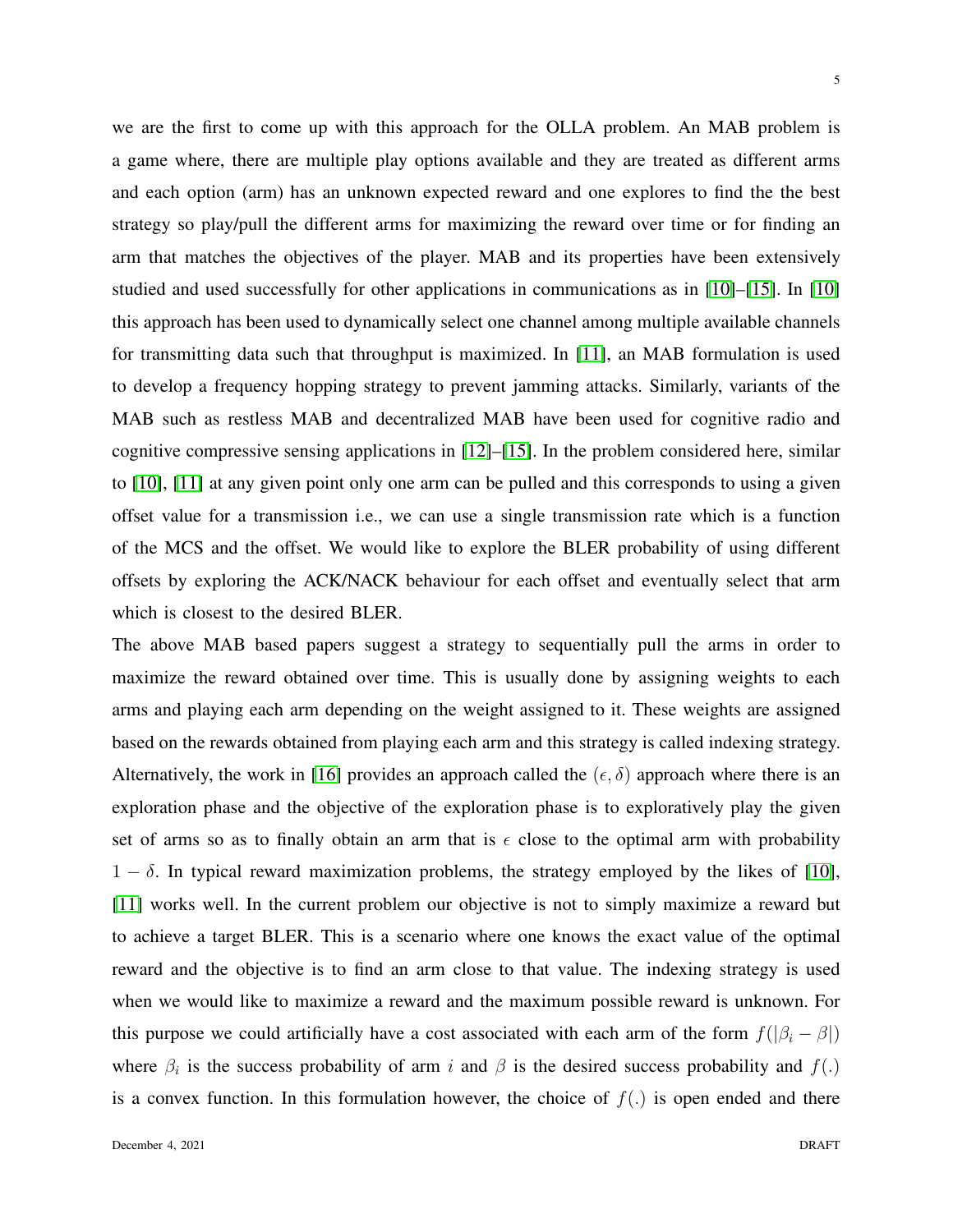is no intuitive choice for the convex function based on the rate optimization problem at hand. Moreover the target probability  $\beta$  need not be achieved on a per UE basis, it is a system wide metric. Thus even if individual UEs are slightly away from the target BLER as long as the system wide BLER is maintained, we can achieve the desired network capacity. Since we are interested in a) achieving a known target BLER as opposed to a scheme that maximizes reward and b) ensuring a system wide target BLER rather than per user control, we decided to follow the  $(\epsilon, \delta)$  approach. This helps us is proposing an algorithm tailored to the MAB based OLLA problem. Apart from this, we also discuss Thompson sampling and Upper Confidence Bound based algorithms and briefly explain why they do not help us reach the target with the same intuitive elegance of the PAC approach developed in this paper.

Specific to our problem, there are  $2L + 1$  arms corresponding to different back-off values. We would like to achieve a target BLER  $\alpha$  while maximizing the value of l used in the mapping  $M^u = f(C^u) + l$ . We would like to maximize the value of l, because higher the value of l, higher the transmission rate. Let us denote by  $\alpha_l$ , the BLER when the *l*-th arm is used. It is apparent that the value of  $\alpha_l$  increases as l increases. Now a question may arise that rather than maximizing l such that  $(\alpha_l \leq \alpha)$ , one could use the l that maximizes the expected good-put  $G = \alpha_l r_{u,l}$  where  $r_{u,l}$ , is the rate  $M^u = f(C^u) + l$  under the condition that  $(\alpha_l \leq \alpha)$ . This might be a good approach for a single-shot transmission. However, when we deal with systems where re-transmission is allowed in the case of an erroneous transmission, we are only required to transmit at the highest possible rate which meets a target BLER criterion. It is to be noted that as l increases, a higher TR and consequently higher rate is transmitted, and this results in a reduced probability of successful decoding. Thus, we have  $\alpha_{i+1} \geq \alpha_i$  consequently making the arms of the bandit dependent on each other. From previous discussions, it is apparent that our MAB problem has dependent arms similar to [\[17\]](#page-25-0), [\[18\]](#page-25-1) and our objective is to solve for achieving the target BLER.

If the rewards from one arm can give information about other arms, such an MAB is called dependent MAB. In [\[17\]](#page-25-0), [\[18\]](#page-25-1) it is clearly mentioned that utilizing the dependent arms will save exploration cost. We identify and exploit the unique structure of the dependence present in the OLLA problem to propose a novel exploration algorithm that reduces the exploration time. We would like to find the value of l such that  $|\alpha_l - \alpha|$  is minimum where  $\alpha$  is the target BLER. To achieve this we would ideally try pulling the different arms of the bandit, till a particular arm is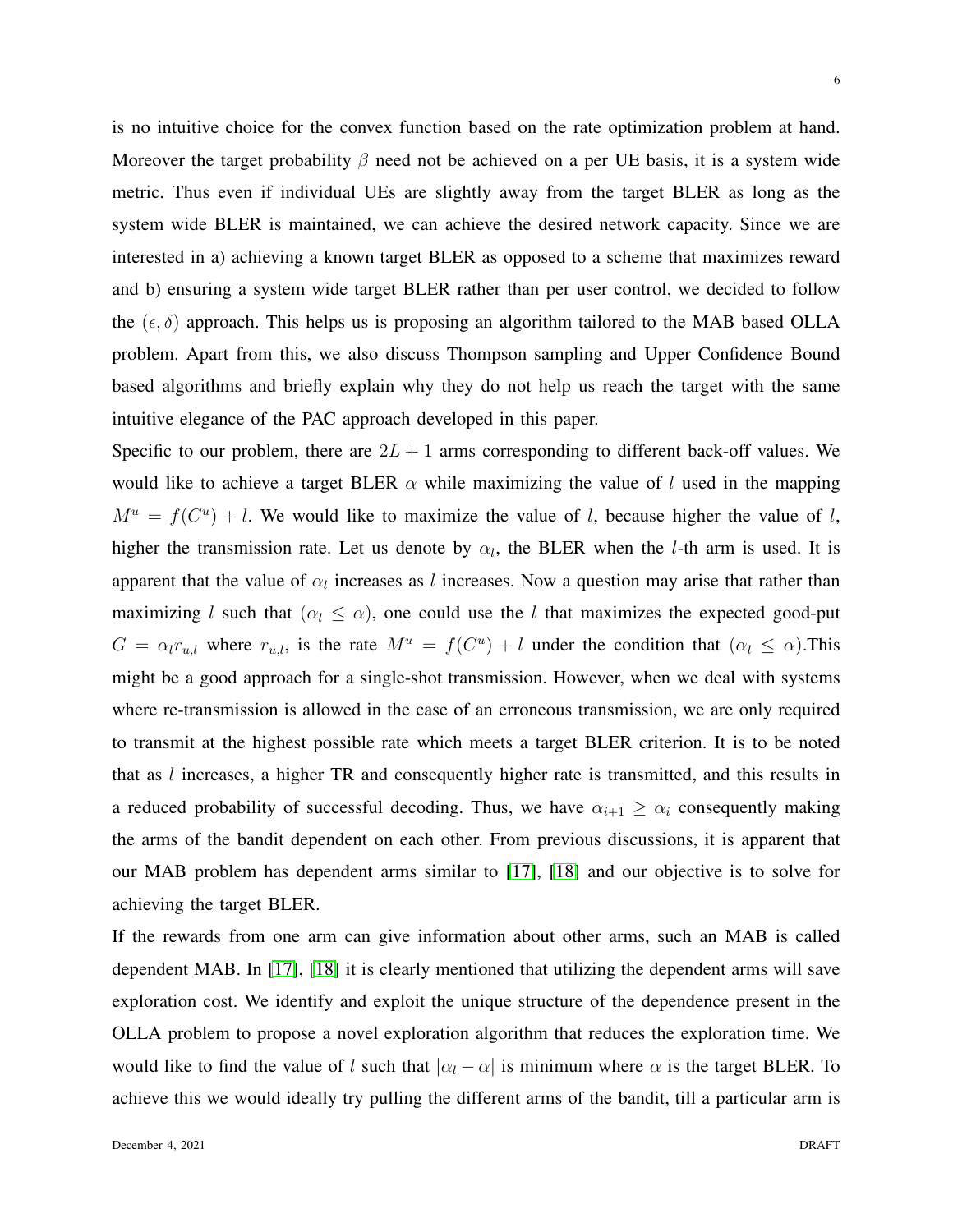found to achieve the target BLER. Since we do have a well defined ordering in the set of arms i.e.,  $\alpha_{i+1} \geq \alpha_i$ , we develop a unique mechanism for pulling the arms and theoretically prove it to be  $\epsilon$  close to the optimal solution with probability  $(1 - \delta)$ . We use tail-bounds for binomial distributions in order to propose the mechanism by which we pull the arms. Summarizing our main contributions:

- We are the first to cast the OLLA problem at the BS into an MAB frame work.
- We also identify and argue that the PAC solution to the MAB problem would be intuitive to formulate and the nature of the problem considered is such that the PAC solutions is more ideally suited to achieving our twin objectives of a) maintaining high throughput and b) keeping the BLER within desired levels.
- We exploit the dependent arm structure unique to the OLLA problem to achieve significant reduction of exploration.
- Furthermore since we have a target reward, we are able to apply certain bounds from large deviations theory to estimate how close a given arm is, to the desired optimal arm. These bounds are novel from a general MAB context as well.

## *A. Brief Outline*

We start by giving a system model and then introducing the details of casting the OLLA problem as an MAB problem. Then we explain how the ordered arms of the bandit can be exploited for a reduction in exploration complexity. Then we provide some more improvements to the basic algorithm proposed by us and finally demonstrate through simulations, the efficacy of the proposed technique. We compare the proposed technique with a method in [\[19\]](#page-25-2) which observes the occurrence of error clusters and reduces the transmission rate when there is an error cluster. In [\[19\]](#page-25-2) clusters of block errors are used to add a correction factor to the TR and this scheme is applied on an LTE network at the eNodeB. To this we also add a step of increasing the transmission rate when a very large error free cluster occurs. We finally provide results which show that the scheme proposed by us is able to control the BLER at the desired level without compromising on the transmission rate, thus increasing the overall throughput.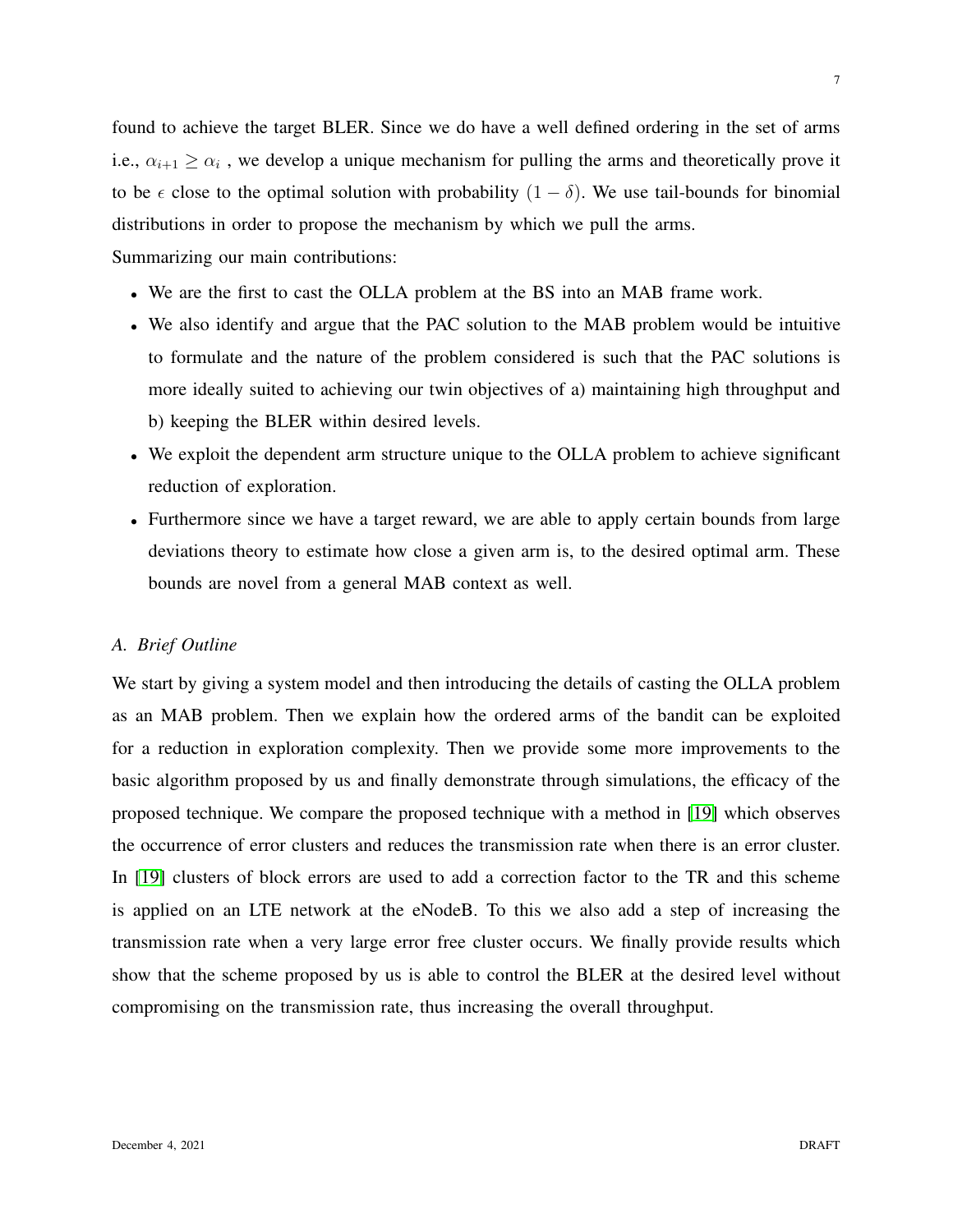# II. SYSTEM MODEL

We consider a mobile communication system which supports multiple transmission rates (TR) denoted by indices  $\mathbb{M} = \{M_0, M_1 \dots M_m\}$ . At any given instant, the BS has to choose the most suitable rate among  $\mathbb{M} = \{M_0, M_1 \dots M_m\}$  for each UE being scheduled for downlink data reception. To aid the BS in deciding a suitable TR, the UE feeds back a metric called the CQI which is a function of the channel conditions seen by the UE. The system under consideration also supports multiple transmissions in case the transmitted packet is not decoded successfully the first time. Such a system needs two types of feedback by the UE -a) CQI feedback : The CQI which reflects the current channel conditions b)ACK/NACK feedback : If the transmission has been received successfully the UE sends a packet acknowledgement (ACK) to the eNodeB else it sends a negative acknowledgement (NACK).

The CQI feedback comes from a set  $\mathbb{C} = \{C_0, C_1 \dots C_c\}$ . The CQI is used at the BS to compute a TR  $\in$  M and this process is called link adaptation. This link adaptation is denoted as follows:

$$
M^u = f(C^u). \tag{1}
$$

Then the ACK/NACK feedback can be used to fine tune the link adaptation and is called the Outer Loop Link Adaptation. If the ACK feedback history is denoted by  $\{\mathcal{I}_{ACK_i}\}\forall i \in (1, 2, \dots N)$  the OLLA is denoted by

$$
M^u = f(C^u) + l(\mathcal{I}_{ACK_i}),\tag{2}
$$

where  $l(\mathcal{I}_{ACK_i})$  is an offset added to transmission rate index and is a function of the previous ACK/NACK feedback history.

The ACK/NACK can used to calculate BLER by empirical averaging.

$$
\hat{\alpha}_l = \sum_{i=1}^N \frac{\mathcal{I}_{NACK_i}}{N},\tag{3}
$$

<span id="page-7-0"></span>
$$
\hat{\beta}_l = \sum_{i=1}^N \frac{\mathcal{I}_{ACK_i}}{N},\tag{4}
$$

The BS requests CQI feedback from each user  $C<sup>u</sup>$  and maps on to an TR  $M<sup>u</sup>$ . As discussed in the introduction, this TR may be too optimistic or conservative and we would like to correct this by using the mapping:

<span id="page-7-1"></span>
$$
M^u = f(C^u) + l,\tag{5}
$$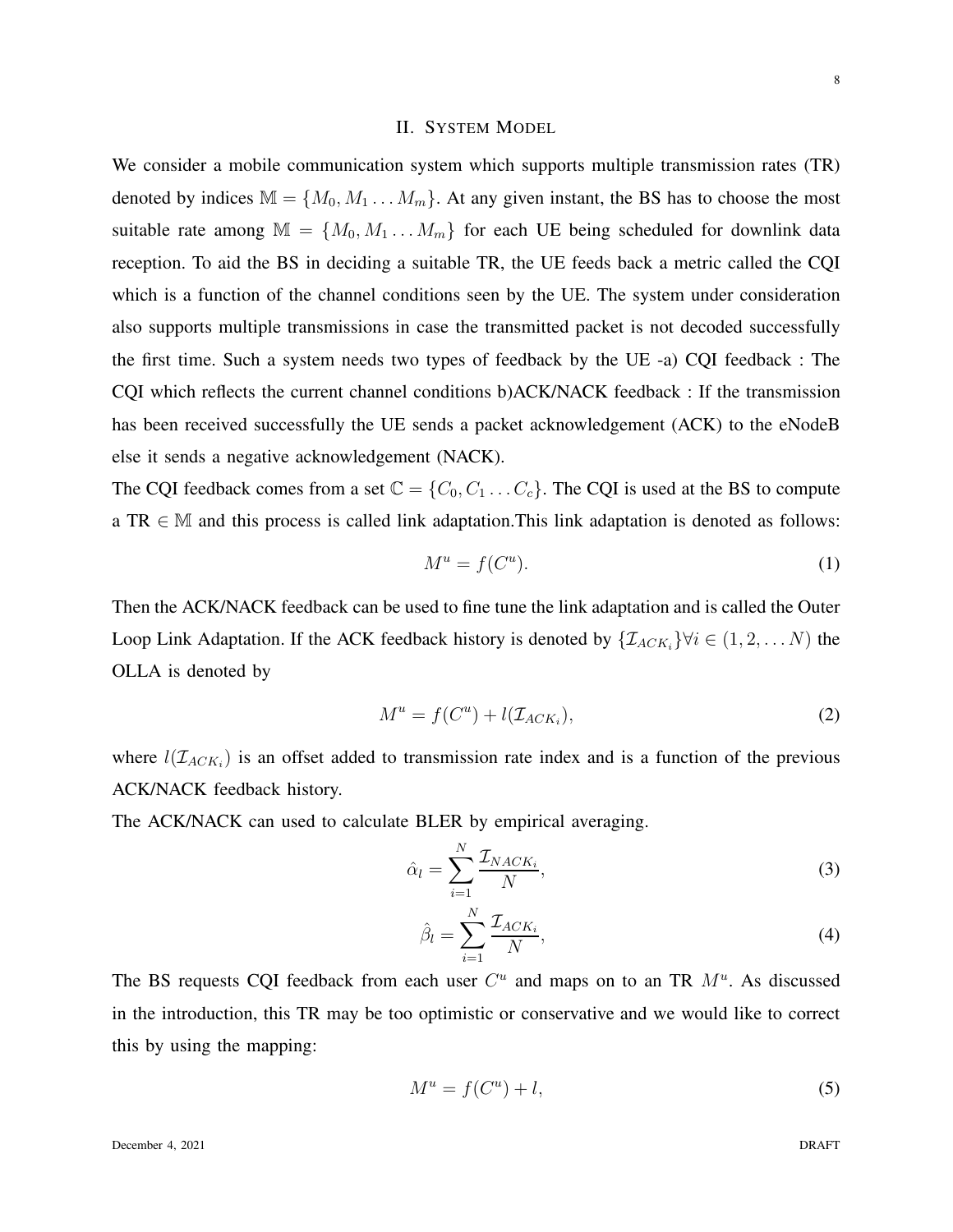where  $-L \leq l \leq L$ . In this work, we would like to achieve a BLER of  $\alpha = (1 - \beta)$  while maximizing the throughput. From these estimated packet loss probabilities, we are interested in finding the value of l for which  $\beta_l$  is close to a target  $\beta$ . We assume that there is at least one value of  $l \in -L, ..., L$  for which  $\beta - \epsilon \leq \beta_l \leq \beta + \epsilon$ . In the next section we set this problem as an MAB and propose solving mechanisms.

#### III. OUTER LOOP LINK ADAPTATION AS AN MAB AND AN APPROXIMATE SOLUTION

At each feedback instant the BS receives a CQI feedback  $C<sup>u</sup>$  from user u. From this the BS can perform one of the following actions:

- $M^u = f(C^u) L$ , :
- $M^u = f(C^u) 1$ ,

• 
$$
M^u = f(C^u),
$$

- $M^u = f(C^u) + 1$ , . . .
- $M^u = f(C^u) + L$

and use the resulting  $M<sup>u</sup>$  for transmission. These actions are the different arms and are indexed from  $-L$  to L. As we increase L we are searching over a greater range. We are interested in finding the value of l such that the probability of successful transmission is  $\beta = 1 - \alpha$ . We assume that the *l*-th arm has this probability to be  $\beta_l = 1 - \alpha_l$ , and

<span id="page-8-0"></span>
$$
\beta_i \ge \beta_{i+1} \quad \forall i. \tag{6}
$$

Here we have made  $\beta_l$  independent of  $M^u$  and  $C^u$  while in reality there maybe some dependence. This assumption is key in not only formulating the solution to this problem but also formulating the problem as a simple MAB with  $2L+1$  offsets. While this assumption simplifies the problem to a tractable form, our results show that we still reach our target BLER without compromising on throughput and are able to do so with excellent control. In our simulation model we do not force the  $\beta_l$  to be independent of  $M^u$  and  $C^u$ .

One would like to find the arm  $l_{opt}$ ,

$$
l_{opt} = \max \ l \text{ subject to } \beta_l \ge \beta,
$$
\n<sup>(7)</sup>

in order to obtain the maximum throughput and still satisfy the BLER constraint. If  $\beta_l$ s are known this is a deterministic optimization problem. However the  $\beta_l$ s are success probabilities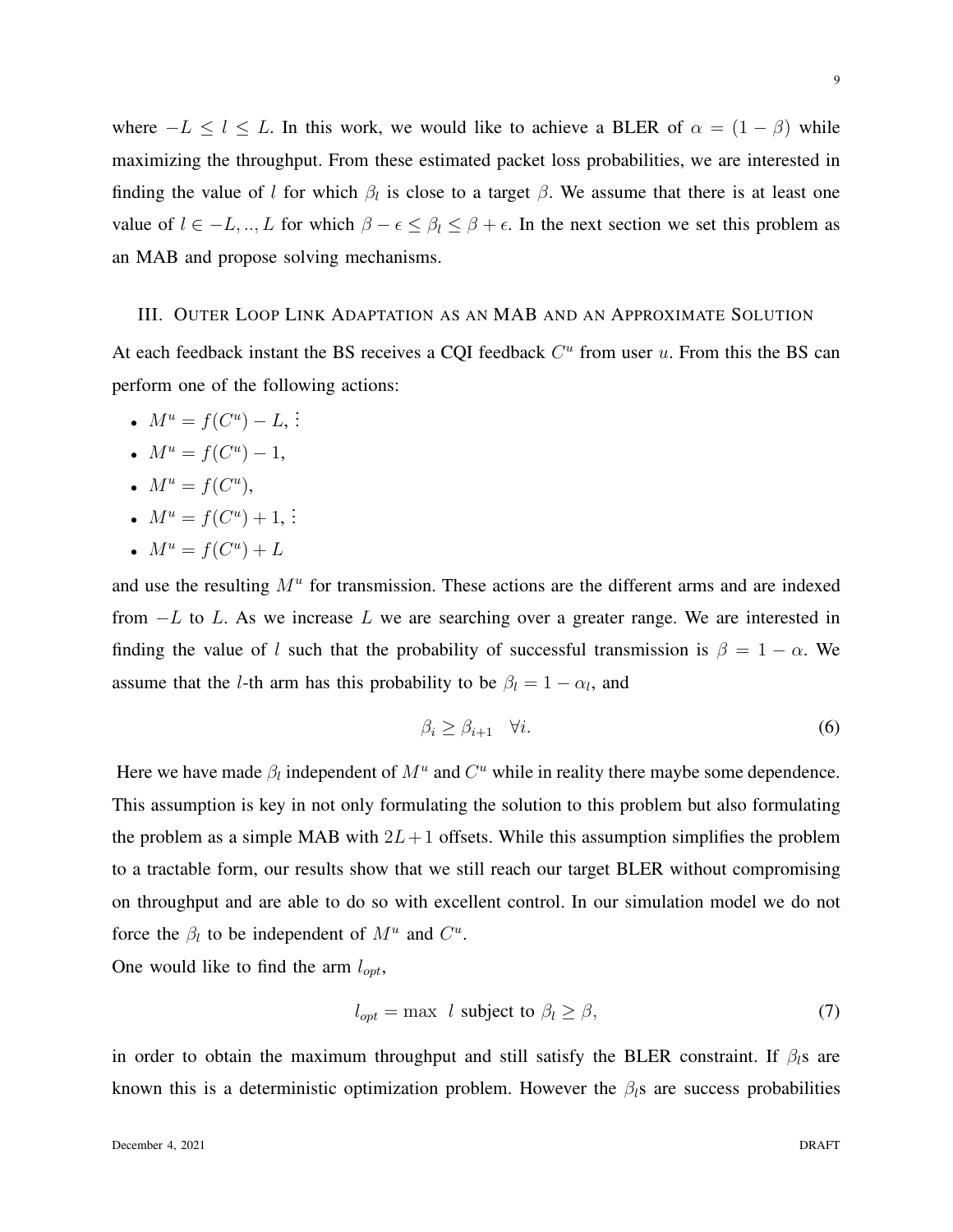associated with the different offsets, which are unknown and must be estimated. This process of estimation is performed by exploring the different arms and using the ACK/NACK to empirically determine the success probabilities  $\beta_l$ s. As we pull an arm more number of times, the confidence of the estimate  $\hat{\beta}_l$  increases. These estimates would converge to the true probabilities only asymptotically. Therefore, we provide techniques for approximate solutions which are  $\epsilon$  close to the optimal solution with probability  $1 - \delta$ .

A general MAB problem is one where, there are L arms and each of this arm has a reward distribution  $f_l(r)$  where r is the reward obtained. The work in [\[16\]](#page-24-12) considers an MAB where the reward is binary with different arms having different reward probabilities. To reiterate, in a typical MAB problem when a reward is obtained, the quantum of reward is not dependent on the arm however the probability with which the reward is obtained changes across arms. In our problem though, as the offset increases the probability of reward decreases while the quantum of reward increases. Therefore our MAB is a dependent arm MAB as studied in [\[18\]](#page-25-1). Furthermore, we have a target BLER/ success rate to attain rather than mere maximization of the reward. Since our target is to achieve a known BLER, we use the  $(\epsilon, \delta)$  approach of selecting the offset that is at least  $\epsilon$  close to the known target probability with probability  $(1 - \delta)$ . We start with a general algorithm that achieves the  $(\epsilon, \delta)$  solution.

<span id="page-9-0"></span>The PAC solution from [\[16\]](#page-24-12) is given as follows: The algorithm given in Algorithm [1](#page-9-0) finds

| <b>Algorithm 1 PAC Algorithm by Median Elimination</b>                                                                         |  |
|--------------------------------------------------------------------------------------------------------------------------------|--|
| 1: The set of $2L + 1$ arms, $\epsilon > 0$ , $\delta > 0$ , $\delta_1 = \frac{\delta}{2}$ , $\epsilon_1 = \frac{\epsilon}{4}$ |  |

- 2: Sample all remaining arms sequentially, until each arm is sampled  $\frac{4}{\epsilon_1^2} log(\frac{3}{\delta_1})$  $\frac{3}{\delta_1}$ ) times.
- 3: Let  $\hat{\beta}_l$  be the reward.
- 4: Compute median  $\beta_l$  and eliminate all arms with  $\beta_l$  greater than median.
- 5: Repeat from Step 2 with  $\delta_1 = \frac{\delta_1}{2}$  $\frac{\delta_1}{2}$  and  $\epsilon_1 = \frac{3\epsilon_1}{4}$  $\frac{\epsilon_1}{4}$  till only one arm is remaining.

the PAC arm for a binary reward MAB problem. If one were to follow the algorithm given in Algorithm [1,](#page-9-0) the arm sample complexity is shown to be  $O\left(\frac{2L+1}{\epsilon^2}\right)$  $\frac{L+1}{\epsilon^2}log\left(\frac{1}{\delta}\right)$  $\frac{1}{\delta}$ ) . This strategy would get us an arm that is  $\epsilon$  away from the desired  $\alpha$  with probability  $(1 - \delta)$ . While this algorithm does get us to the PAC solution, it does not utilize the obvious structure in the MAB as shown in [\(6\)](#page-8-0). The Algorithm [1](#page-9-0) is formulated for MABs where the arms are independent of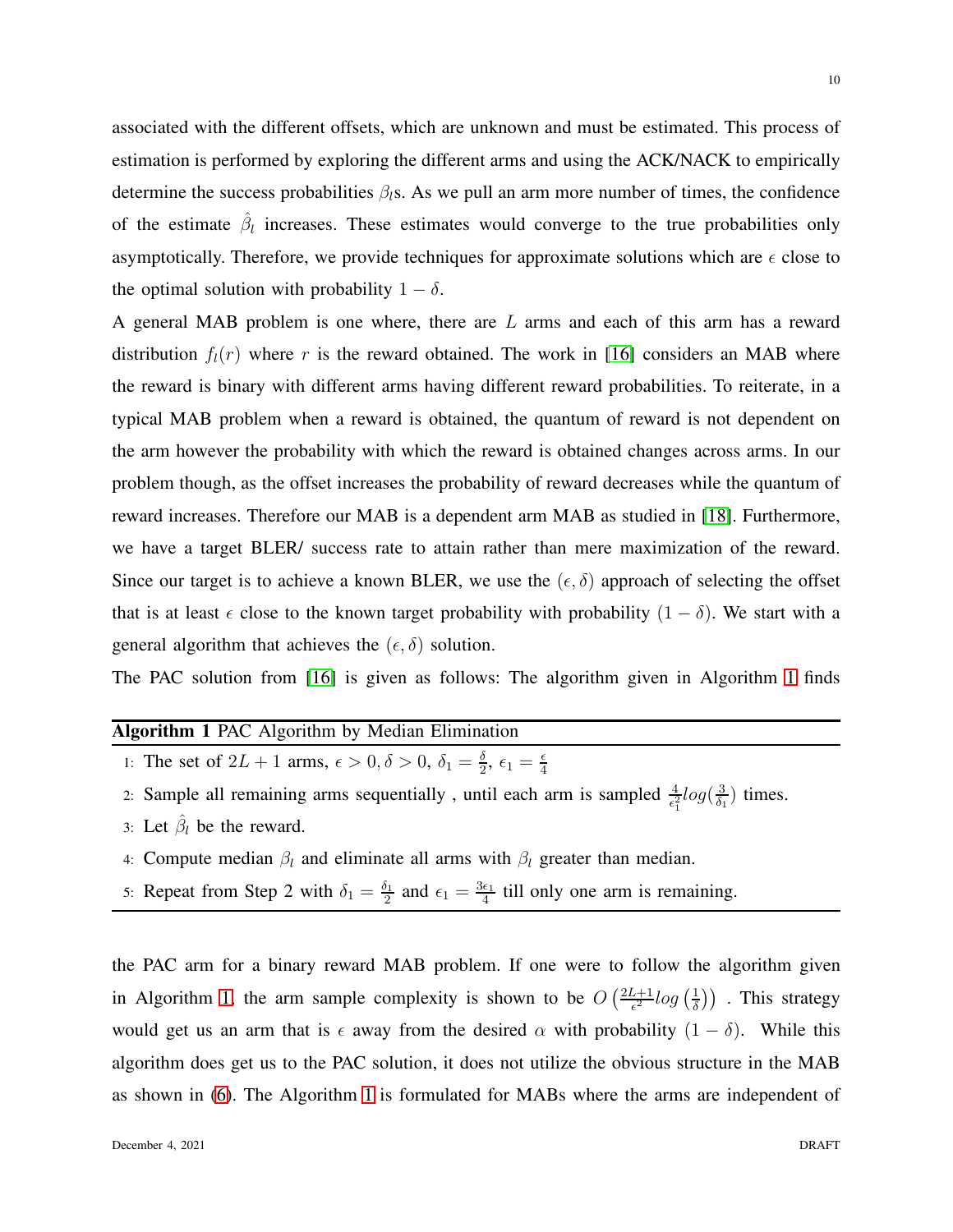one another. However we know that  $\beta_i \geq \beta_{i+1} \forall i$  making the arms dependent i.e., the knowledge about a particular arm also gives us some knowledge about the other arms. In the next section we propose an algorithm which is tailored to exploit this specific dependency and reduce arm sample complexity.

## IV. PROPOSED PAC SOLUTION WITH REDUCED SAMPLING

<span id="page-10-1"></span>We now use the structure in the MAB problem considered by us and provide an MAB solution exploiting the structure of the problem considered by us. Since from [\(6\)](#page-8-0) we know that,  $\beta_i \geq$  $\beta_{i+1}$   $\forall i$  it can be seen that

$$
\beta_i > \beta, \implies \beta_j > \beta \quad -L < j < i. \tag{8}
$$

Similarly,

$$
\beta_i < \beta, \implies \beta_j < \beta \quad i < j < L. \tag{9}
$$

Thus, by sampling one arm and finding out its probability of successful decoding and comparing it with the desired probability we plan to eliminate an entire set of arms. If  $\beta_i < \beta$  one can eliminate all the arms greater than i. Similarly, if  $\beta_i > \beta$  one can eliminate all the arms lesser than i. This follows from the natural ordering of arms in our problem. If backing off by i makes the resulting TR conservative, backing off by more than  $i$  will result only in a more conservative TR and vice-versa for the optimistic TR.

We will first describe the Algorithm [2](#page-10-0) for exploration and the derive the parameters for that algorithm under the condition that, the algorithm achieves the PAC( $\epsilon$ ,  $\delta$ ) solution. We shall call this the PAC Binary Search algorithm (PBS). In this algorithm, one needs to estimate the arm

<span id="page-10-0"></span>

| Algorithm 2 PAC Binary Search Algorithm |  |  |  |  |
|-----------------------------------------|--|--|--|--|
|-----------------------------------------|--|--|--|--|

- 1: The set of  $2L + 1$  arms indexed from  $-L$  to L,  $l_{index} = 0$   $l_{high} = L$ ,  $l_{low} = -L$
- 2: Sample  $l_{index}$ , N times and estimate  $\hat{\beta}_{l_{index}}$ .
- 3: If  $\hat{\beta}_{l_{index}} > \beta$  eliminate all arms less than  $l_{index}$ ,  $l_{low} = l_{index} + 1$ .
- 4: If  $\hat{\beta}_{l_{index}} < \beta$  eliminate all arms greater than  $l_{index}$ ,  $l_{high} = l_{index} 1$ .
- 5: Now re-compute  $l_{index}$  to be the median of the remaining arms from  $\{l_{low}, l_{low} + 1, \ldots l_{high}\}$ and repeat from 2 if  $l_{high} > l_{low}$ .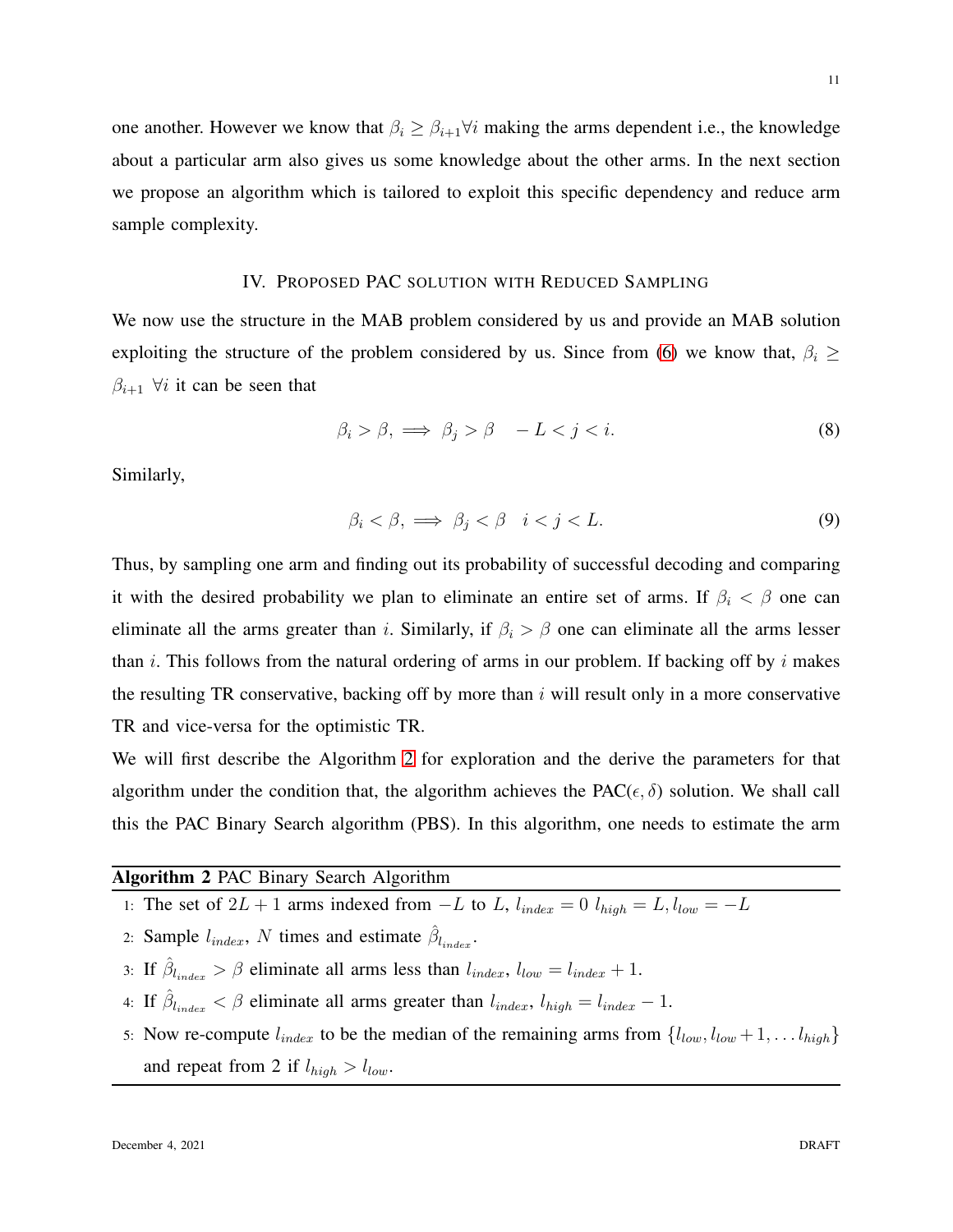closest to our desired BLER, since we have an MAB with ordered reward probabilities, we can the binary search technique for the same. The general principle of a binary search is as follows: In a sorted list to find a particular value, we first compare the value with the median and if the value is greater than the median we can discard all those values less than or equal to the median and implement this technique again. This technique will help us locate the desired value with just  $log_2(n)$  comparisons in a list of n elements when the list is sorted as against ncomparisons in an unsorted list. In our problem, we have a set of arms whose BLER is ordered much like the sorted list and hence the same principle applies. In this situation, all we must do is to pull  $k$  arms such that:

$$
k = \log_2(2L+1). \tag{10}
$$

Next we have to find out a number  $N$  which is the number of times we have to pull the arms in order to ensure that the PAC criteria are satisfied. We now state and prove a theorem which we use for computing N.

**Theorem 1.** In order to select an arm l whose  $\beta_l$  is  $\epsilon$  close to the optimal arm  $\beta$  with probability  $(1 - \delta)$ , the median arms from the PBS algorithm must be sampled N times such that  $N =$  $max\left(\frac{\ln(\frac{\log_2(2L+1)}{\delta})}{\frac{2L}{\delta} + \ln(\frac{\beta}{\delta}) + (1-\frac{\beta}{\delta})L}\right)$  $\frac{ln(\frac{log_2(2L+1)}{\delta})}{\beta ln(\frac{\beta}{\beta-\epsilon})+(1-\beta)ln(\frac{1-\beta}{1-\beta+\epsilon})}, \frac{ln(\frac{log_2(2L+1)}{\delta})}{\beta ln(\frac{\beta}{\beta+\epsilon})+(1-\beta)ln(\frac{\beta}{1-\beta+\epsilon})}$  $\beta ln\left(\frac{\beta}{\beta+\epsilon}\right)+(1-\beta)ln\left(\frac{1-\beta}{1-\beta-\epsilon}\right)$ *.*

*Proof:* In the PBS algorithm given as Algorithm [2,](#page-10-0) we sample one arm and reject all the arms that are either greater than or lesser than that arm. If the  $\epsilon$  optimal arm is in the set of rejected arms, the algorithm would never achieve  $\epsilon$  optimality and we would like to limit this probability to  $\delta$ . Since we pull  $k = log_2(2L+1)$  arms, we have to avoid eliminating the  $\epsilon$  optimal arms at each step with a probability  $1 - \delta_1$  such that the overall probability of converging to the  $\epsilon$  optimal arm is  $(1 - \delta)$ .

If at a given step the probability of eliminating the desired arms is  $\delta_1$ , the probability of eliminating the best arm after k steps is  $k\delta_1$  because the elimination events at different steps are independent of each other. Therefore, for ensuring the  $(1 - \delta)$  compliance, the probability of eliminating the desired arms at each step should be upper bounded by:

$$
\delta_1 = \frac{\delta}{\log_2(2L+1)}.\tag{11}
$$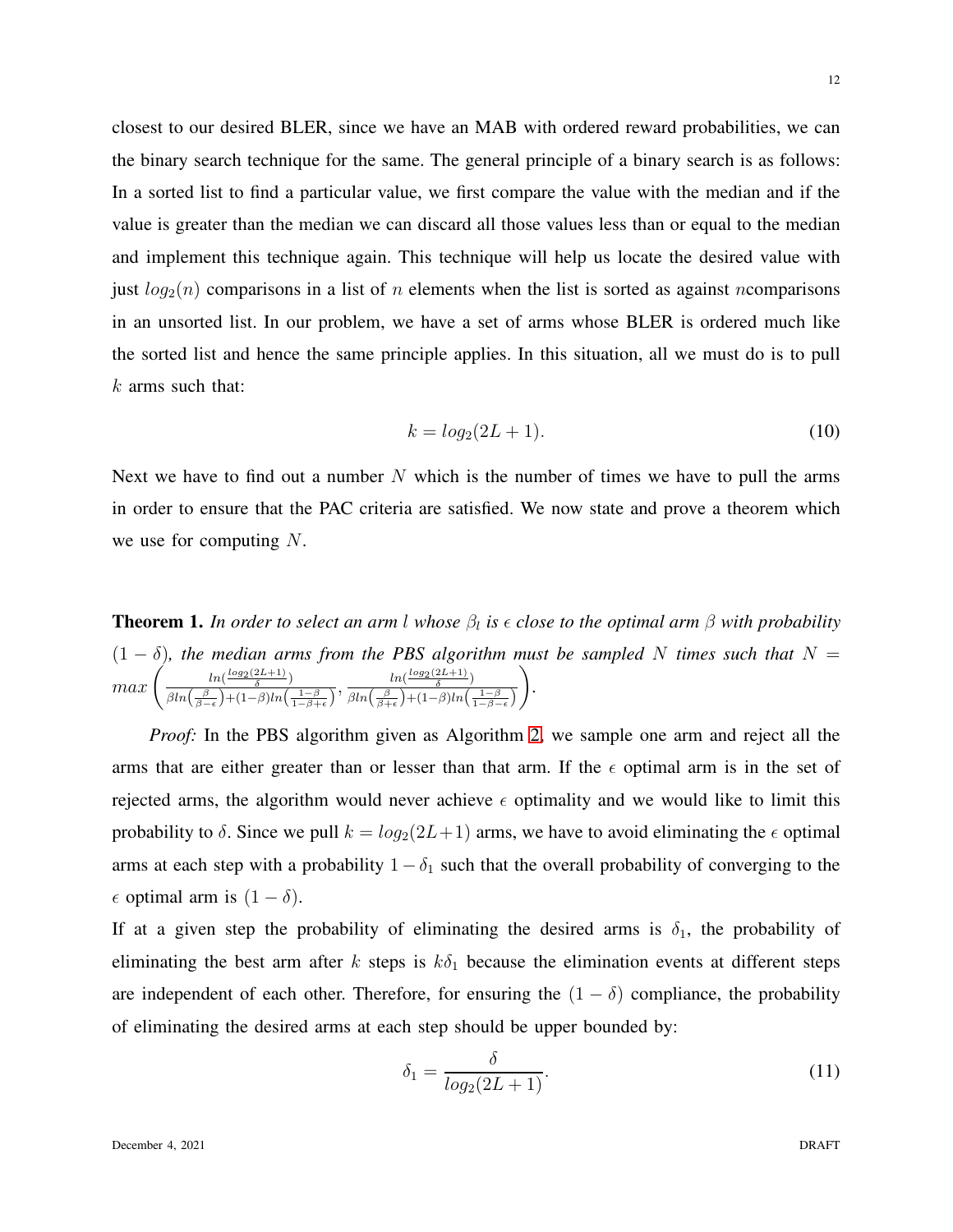13

Now let us consider the two possible events where the  $\epsilon$  best arms are eliminated after sampling the arm l.

Case 1 :  $\hat{\beta}_l > \beta$  while the true  $\beta_l < \beta - \epsilon$ . When  $\hat{\beta}_l > \beta$  happens, all the arms below l are discarded and if the  $\beta_l$  is less than  $\beta$  by more than  $\epsilon$ , it means that the  $\epsilon$  optimal arm is less than  $l$  but it has been eliminated.

Case 2:  $\hat{\beta}_l < \beta$  while the true  $\beta_l > \beta + \epsilon$ . Similarly, when  $\hat{\beta}_l < \beta$  happens and the  $\beta_l$  is greater than  $\beta$  by more than  $\epsilon$ , the optimal arm which is actually greater than l gets eliminated.

We would like to limit the probability of both the above events to  $\delta_1$  and hence would like to choose a value of N that ensures the same. If  $\beta_l < \beta$  as in the case 1) mentioned above we would like to ensure that:

$$
P(\hat{\beta}_l > \beta) \le \delta_1. \tag{12}
$$

The value  $\hat{\beta}_l$  is estimated after pulling the arm N times as follows:

$$
\hat{\beta}_l = \sum_{i=1}^N \frac{\mathcal{I}_{ACK_i}}{N},\tag{13}
$$

where  $ACK_i$  is the event that the *i*-th pull of the *l*-th arm resulted in a successful transmission. It can be seen that pulling the arm  $N$  times, with the probability of success in each pull being  $\beta_l$  is a binomial experiment and  $\hat{\beta}_l$  is a random variable generated by the binomial experiment. The binomial random variable in the experiment is defined as :

$$
S_l = \sum_{i=1}^{N} \mathcal{I}_{ACK_i},\tag{14}
$$

The  $P(\hat{\beta}_l > \beta)$  is given by:

$$
P(\hat{\beta}_l > \beta) = P(S_l > N\beta)
$$
\n(15)

<span id="page-12-2"></span><span id="page-12-1"></span><span id="page-12-0"></span>
$$
=P(\frac{S_l}{N} > \beta),\tag{16}
$$

We first provide two tail bounds based on the Chernoff bounds and Large deviations theory [\[20\]](#page-25-3), [\[21\]](#page-25-4). When  $S_l$  is a binomial variable with parameters N (number of trials) and  $\beta_l$  probability of success, then :

$$
P\left(\frac{S_l}{N} \ge \beta\right) \le \exp\left(-N\left(\beta \ln\left(\frac{\beta}{\beta_l}\right) + (1-\beta)\ln\left(\frac{1-\beta}{1-\beta_l}\right)\right)\right) \forall \beta > \beta_l \tag{17}
$$

$$
P\left(\frac{S_l}{N} \le \beta\right) \le \exp\left(-N\left(\beta \ln\left(\frac{\beta}{\beta_l}\right) + (1-\beta) \ln\left(\frac{1-\beta}{1-\beta_l}\right)\right)\right) \forall \ \beta < \beta_l \tag{18}
$$

December 4, 2021 DRAFT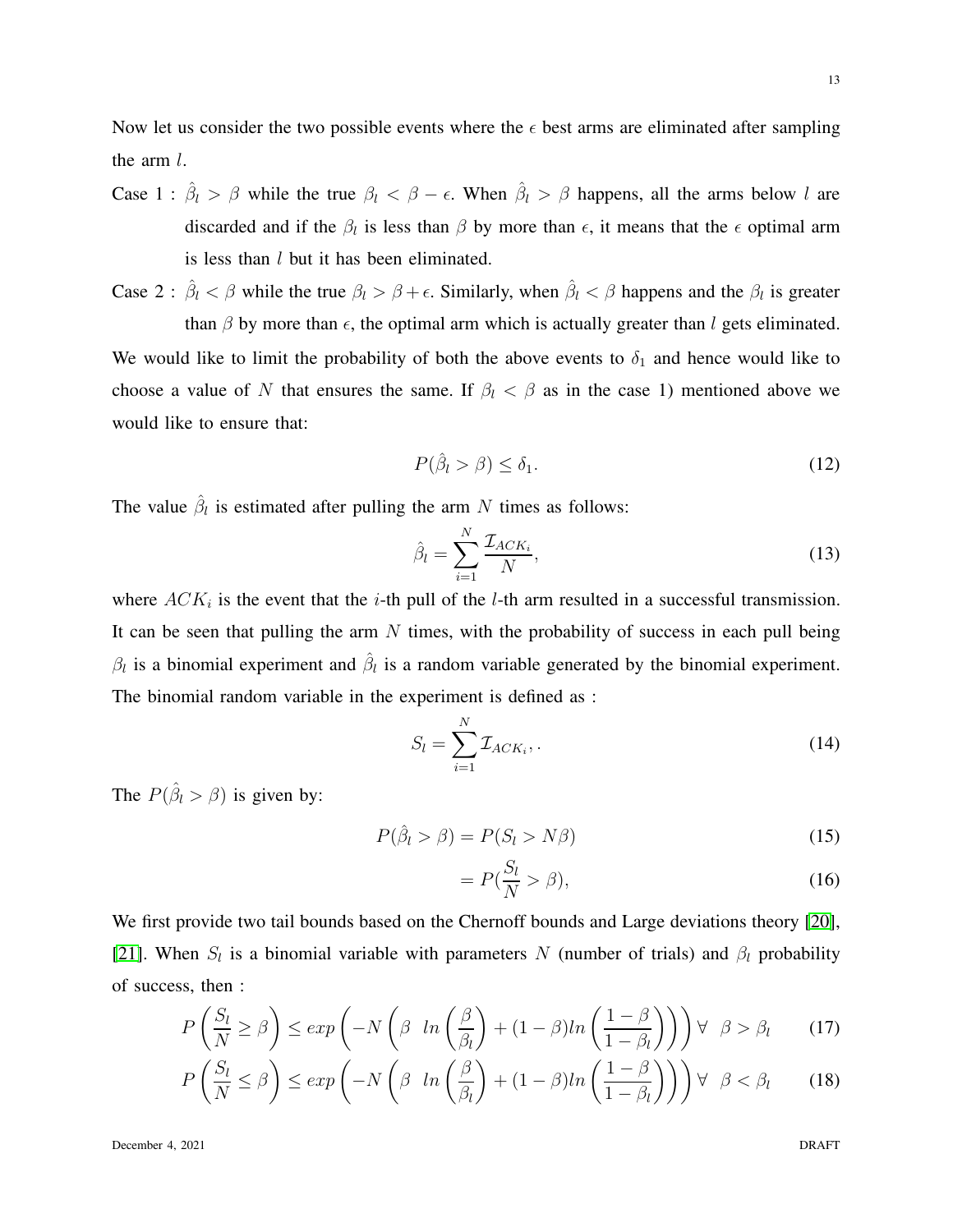The equations [\(17\)](#page-12-0) and [\(18\)](#page-12-1) are respectively the right and left tail probability bounds of a binomial distribution. If a binomial experiment is conducted with parameter  $p$ , large deviations theory is used to compute the probability that conducting the experiment gives us a large deviation from p. This is precisely the problem we wish to solve. We would like to know the probability with which, an arm with success probability less than  $(\beta - \epsilon)$  can masquerade as an arm with success probability greater than  $\beta$  causing undesirable eliminations. This event occurs when the number of successes which is a binomial random variable (i.e.,  $S_l$ ) can deviate greatly (>  $N\beta$ ) from its mean value (which is  $\langle \beta - \epsilon \rangle$ ). Utilizing [\(18\)](#page-12-1) and [\(17\)](#page-12-0) will lead to significant reduction in

arm sample complexity compared to [\[16\]](#page-24-12). We are able to use this bound because here we know exactly the desired probability of reward. Under our assumptions, the ACK process is a binomial process. We can apply the right-tail bound on [\(16\)](#page-12-2), and since we have an upper bound all we need to ensure is to bound the upper bound by  $\delta_1$ .

$$
P\left(\frac{S_l}{N} \ge \beta\right) \le \exp\left(-N\left(\beta \ln\left(\frac{\beta}{\beta_l}\right) + (1-\beta)\ln\left(\frac{1-\beta}{1-\beta_l}\right)\right)\right) \le \delta_1\tag{19}
$$

Our value of  $N$  is to be such that we do not wrongly eliminate the set of arms whose actual probability of success is higher than  $\beta - \epsilon$ . Such an elimination will occur when for the arm l,  $\beta_l < \beta - \epsilon$  is wrongly estimated as greater than  $\beta$ . Let F be the event that  $\beta_l \in (0, \beta - \epsilon)$  and  $p_{\mathcal{F}}$  be the probability that,  $P(\frac{S_l}{N} \geq \beta | \mathcal{F})$ , we would like to bound the  $p_{\mathcal{F}}$  by  $\delta_1$  for obtaining the PAC solution and we start with an upper bound of  $p<sub>F</sub>$  itself :

$$
sup\{p_{\mathcal{F}}\} = P(\frac{S_l}{N} \ge \beta | \beta_l = \beta - \epsilon). \tag{20}
$$

This is an upper bound when  $S_l$  is binomially distributed and as  $\beta_l$  increases the probability of getting atleast  $N\beta$  successes increases and from the event space  $\mathcal F$  we can see that the value of  $\beta_l$  is upper bounded by  $(\beta - \epsilon)$ . Therefore, if

$$
P(\frac{S_l}{N} \ge \beta | \beta_l = \beta - \epsilon) < \delta_1,\tag{21}
$$

then

<span id="page-13-0"></span>
$$
p_{\mathcal{F}} \le \delta_1. \tag{22}
$$

Thus if we solve [\(21\)](#page-13-0) for N we will achieve the PAC solution. We also know from [\(17\)](#page-12-0) that,

$$
P\left(\frac{S_l}{N} \ge \beta | \beta_l = \beta - \epsilon\right) \le \exp\left(-N\left(\beta \ln\left(\frac{\beta}{\beta - \epsilon}\right) + (1 - \beta)\ln\left(\frac{1 - \beta}{1 - \beta + \epsilon}\right)\right)\right),\tag{23}
$$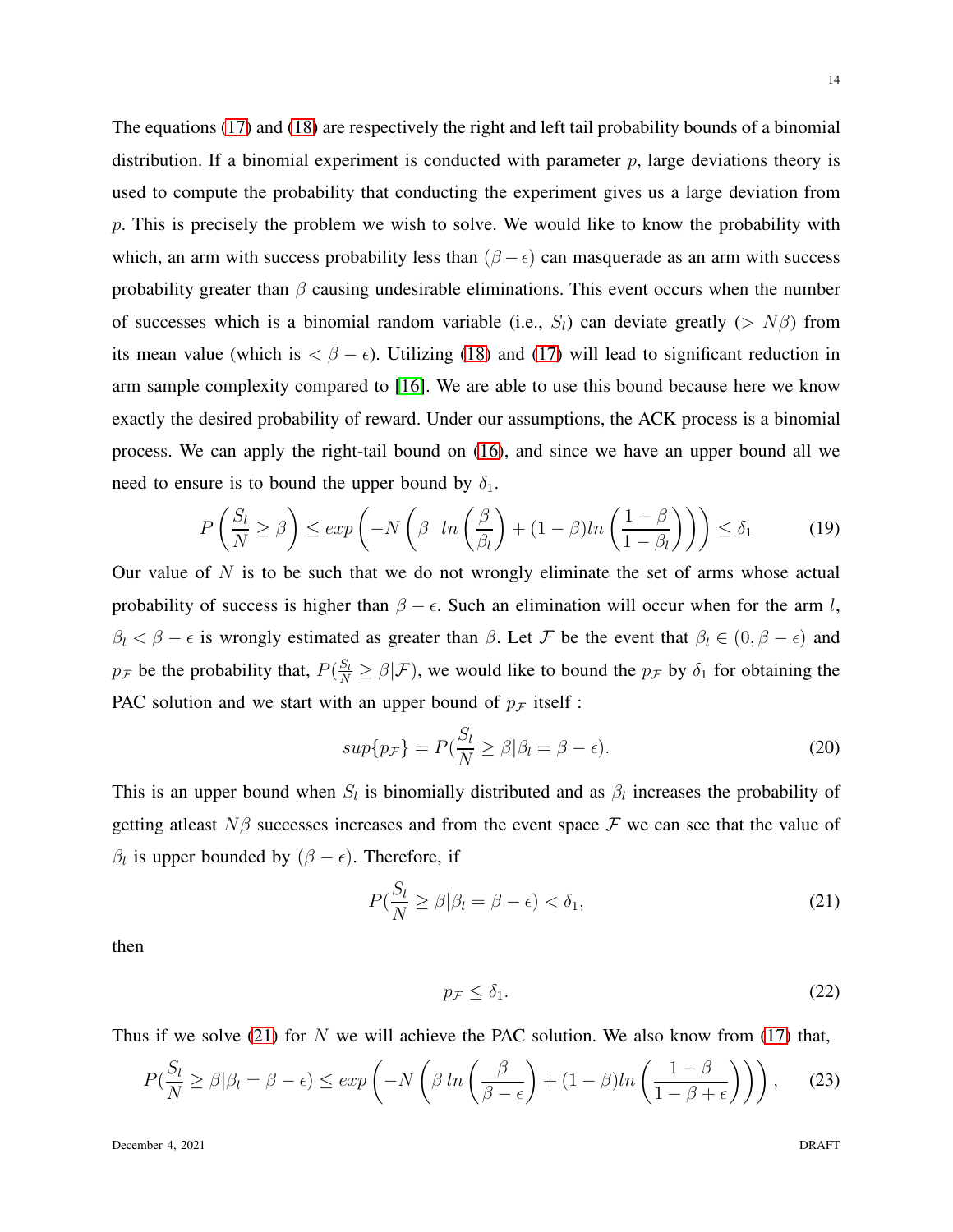and hence,

$$
\exp\left(-N\left(\beta\ln\left(\frac{\beta}{\beta-\epsilon}\right)+(1-\beta)\ln\left(\frac{1-\beta}{1-\beta+\epsilon}\right)\right)\right)\leq \delta_1\tag{24}
$$

$$
\implies P(\frac{S_l}{N} \ge \beta | \beta_l = \beta - \epsilon) \le \delta_1,\tag{25}
$$

$$
\implies p_{\mathcal{F}} \le \delta_1. \tag{26}
$$

Solving for  $N$  in [\(24\)](#page-14-0), we obtain

<span id="page-14-0"></span>
$$
N \ge \frac{ln(\frac{1}{\delta_1})}{\beta ln\left(\frac{\beta}{\beta - \epsilon}\right) + (1 - \beta)ln\left(\frac{1 - \beta}{1 - \beta + \epsilon}\right)}
$$
(27)

<span id="page-14-2"></span>
$$
N \ge \frac{\ln\left(\frac{\log_2(2L+1)}{\delta}\right)}{\beta \ln\left(\frac{\beta}{\beta-\epsilon}\right) + (1-\beta)\ln\left(\frac{1-\beta}{1-\beta+\epsilon}\right)}.\tag{28}
$$

Similarly if we assign  $\mathcal E$  to be the event that  $\beta_l > \beta + \epsilon$ , we would want to limit  $p_{\mathcal E} = P(\frac{S_l}{N} < \beta | \mathbb E)$ to less than  $\delta_1$ . The value  $p_{\mathcal{E}}$  is upper bounded by

<span id="page-14-1"></span>
$$
sup\{p_{\mathcal{E}}\} = P(\frac{S_l}{N} \le \beta | \beta_l = \beta + \epsilon). \tag{29}
$$

Now we are dealing with left tail probabilities and the probability of getting lesser than  $N\beta$ successes increase with decreasing  $\beta_l$  and since  $\beta + \epsilon$  is the lowest  $\beta_l \in \mathcal{E}$  [\(29\)](#page-14-1) is true. Now following similar steps using [\(18\)](#page-12-1) we obtain

$$
N \ge \frac{ln(\frac{1}{\delta_1})}{\beta ln(\frac{\beta}{\beta + \epsilon}) + (1 - \beta)ln(\frac{1 - \beta}{1 - \beta - \epsilon})}
$$
(30)

<span id="page-14-4"></span><span id="page-14-3"></span>
$$
N \ge \frac{\ln\left(\frac{\log(2L+1)}{\delta}\right)}{\beta \ln\left(\frac{\beta}{\beta+\epsilon}\right) + (1-\beta)\ln\left(\frac{1-\beta}{1-\beta-\epsilon}\right)}.\tag{31}
$$

In [\[16\]](#page-24-12), as a consequence of not having a desired target probability, the above bound cannot be used and hence the value of  $N \propto \frac{1}{\epsilon^2}$  $\frac{1}{\epsilon^2}$ . Here, since we applied a bound which implied knowing the target success probability we get a much lower sample complexity. Finally from [\(28\)](#page-14-2) and [\(31\)](#page-14-3) we obtain:

$$
N = \max\left(\frac{\ln(\frac{\log(2L+1)}{\delta})}{\beta \ln\left(\frac{\beta}{\beta-\epsilon}\right) + (1-\beta)\ln\left(\frac{1-\beta}{1-\beta+\epsilon}\right)}, \frac{\ln(\frac{\log(2L+1)}{\delta})}{\beta \ln\left(\frac{\beta}{\beta+\epsilon}\right) + (1-\beta)\ln\left(\frac{1-\beta}{1-\beta-\epsilon}\right)}\right). \tag{32}
$$

We would like to point out some inferences on the sample complexity reduction achieved. For  $\beta = 0.9$ ,  $\epsilon = 0.05$ ,  $\delta = 0.05$ , and  $L = 3$  the standard algorithm discussed has a sample complexity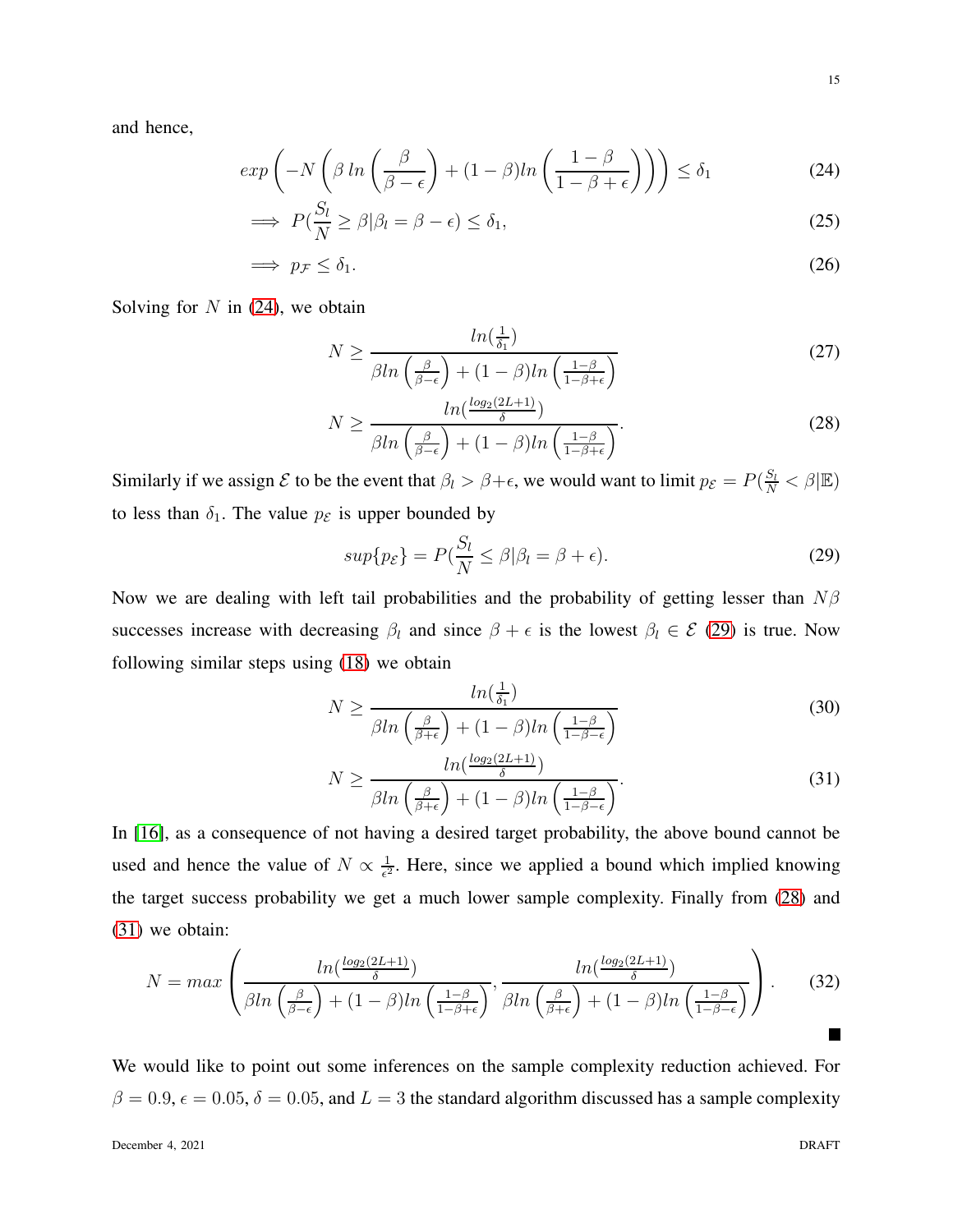of 2000 samples per arm and 14000 samples overall whereas the proposed PBS algorithm has a sample complexity of only 375 per arm and 1125 overall which is a reduction in sample complexity by a little more than a factor of 12. This reduction is possible only because of the specific structure of the problem at hand which we exploit owing to better theoretical bounds.

## <span id="page-15-3"></span>*A. Further Reductions in the Sample Complexity*

An algorithm to reduce sample complexity was proposed in the previous section exploiting the dependant arm structure and the knowledge of the optimal success probability. However the reader may have noticed the estimated value  $\hat{\beta}_l$  was not exploited to reduce N. For instance if the desired value is  $\beta = 0.9$ , and after some 50 samples the estimated  $\hat{\beta}_l$  is 0.5, the probability of the true  $\beta_l$  being close to 0.9 is very low. We can use confidence intervals bound to exploit this. If after  $N_1$  samples a  $\hat{\beta}_l < \beta$  and neither  $\beta - \epsilon$  nor  $\beta + \epsilon$  fall in the  $1 - \delta_1$  confidence interval of  $\hat{\beta}_l$  then one can say that  $\beta_l$  is not within  $(\beta - \epsilon, \beta + \epsilon)$  with probability  $1 - \delta_1$ . We propose to use the Wald's confidence interval given in [\[22\]](#page-25-5) to obtain:

<span id="page-15-2"></span><span id="page-15-0"></span>
$$
\hat{\beta}_l + z\sqrt{\frac{1}{N1}\hat{\beta}_l(1-\hat{\beta}_l)} < \beta - \epsilon \tag{33}
$$

$$
\hat{\beta}_l - z\sqrt{\frac{1}{N1}\hat{\beta}_l(1-\hat{\beta}_l)} > \beta + \epsilon,\tag{34}
$$

where  $z = Q^{-1}(1 - \delta_1)$  and  $Q(.)$  is the Q-function corresponding to the tail probability of standard normal distribution. These confidence bounds are accurate for large values of  $N_1$  and we heuristically decide to check these confidence intervals from  $N \ge 20$ . The L.H.S of [\(33\)](#page-15-0) is the upper confidence bound (UCB) <sup>[2](#page-15-1)</sup> of  $\beta_l$  i.e., the true value of  $\beta_l$  will exceed the UCB by a probability of only  $\delta_1$ . Similarly the L.H.S of [\(34\)](#page-15-2) is the lower confidence bound (LCB) i.e., the true value of  $\beta_l$  will go lower than the LCB with a probability not more than  $\delta_1$ . If for a given l the [\(33\)](#page-15-0) is satisfied then one can reject all the arms  $i > l$  and vice-versa for the [\(34\)](#page-15-2). Now, if  $L = 3$ ,  $\beta = 0.9$ ,  $\hat{\beta}_l = 0.5$ ,  $\epsilon = 0.05$  and  $\delta = 0.05$  after  $N_1 = 20$  we can stop sampling that arm and reject all the arms with back-off lesser than that arm. This can greatly reduce the sample complexity and the PBS algorithm can be modified by checking conditions in [\(33\)](#page-15-0) and [\(34\)](#page-15-2) after

<span id="page-15-1"></span><sup>&</sup>lt;sup>2</sup>There are MAB indexing algorithms that use UCB of the reward estimate to compute the index. However, here we are using the UCB and LCB to reject arms for the  $(\epsilon, \delta)$  approach.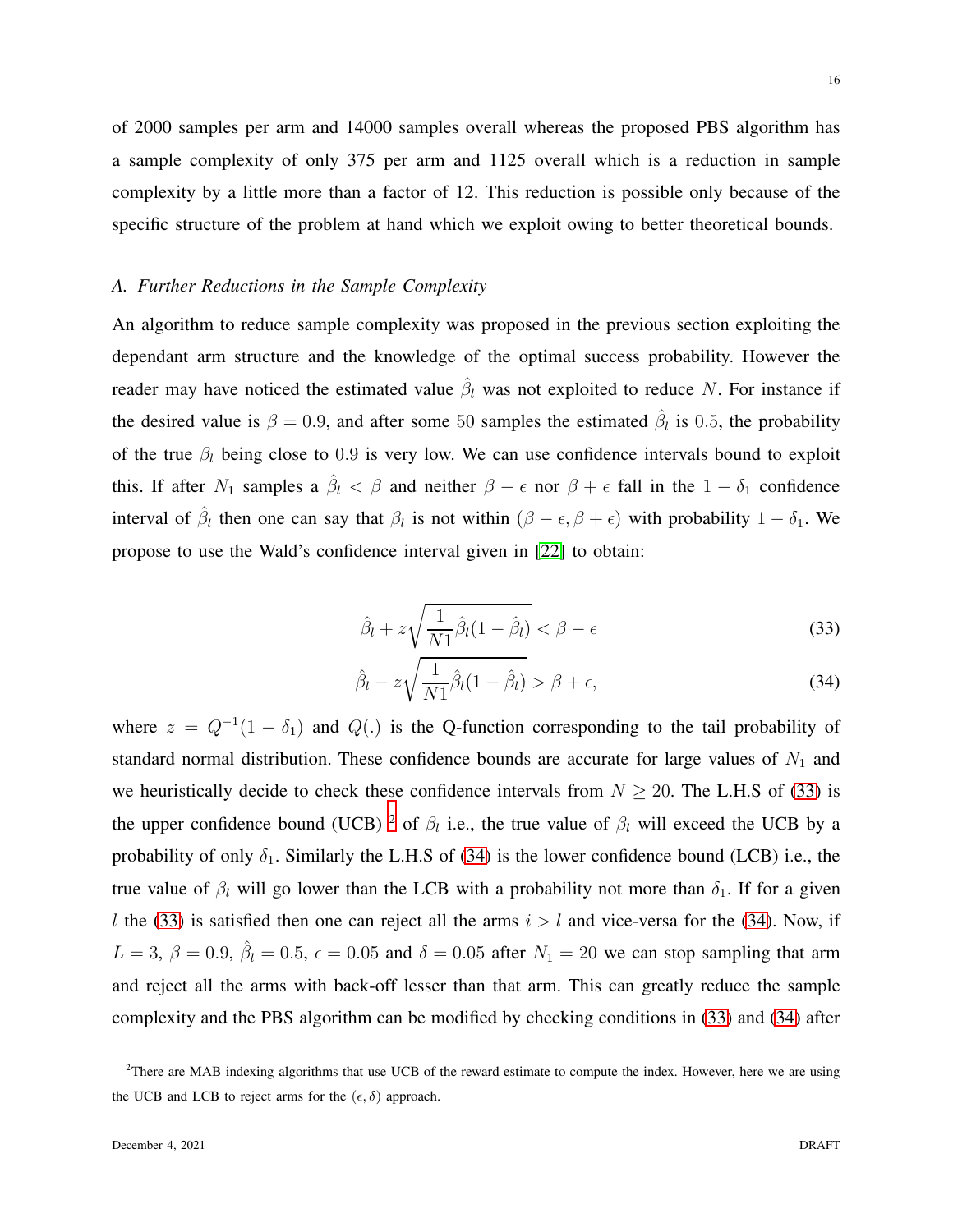the number of samples crosses 20 and if either of the conditions are satisfied, we reject the arms as mentioned previously else, we will continue as in Algorithm [2.](#page-10-0) This approach would help us to recognize a cluster of ACK/NACK inputs and adapt our strategy accordingly if we find an overwhelming number of continuous ACKs or NACKs.

## <span id="page-16-0"></span>*B. Switching Phase during Exploitation*

Now it may be the case that there is no single offset value that can achieve the exact target success probability  $\beta$ . However if there is an arm i that achieves success probability between  $\beta - \epsilon$  and  $\beta$ , we can sample another arm  $i - 1$  so as to achieve  $\beta$ . Similarly if there is an arm i that achieves success probability between  $\beta$  and  $\beta + \epsilon$  we can sample another arm  $i + 1$  to get closer to  $\beta$ . Therefore, we switch between two arms such that the success probability is as close to the target probability as possible.

# Algorithm 3 Switching Algorithm

- 1: The arm *i* after exploration with estimated probability  $\hat{\beta}_i$ ,  $\hat{\beta} = \hat{\beta}_i$ .
- 2: If  $\hat{\beta} < \beta$  Set of arms  $S = \{i 1, i\}.$
- 3: If  $\hat{\beta} > \beta$  Set of arms  $S = \{i, i+1\}.$
- 4: If  $\hat{\beta} < \beta$  sample arm  $S(1)$  else sample arm  $S(2)$ .
- 5: Estimate  $\hat{\beta}$  based on current ACK/NACK using [\(4\)](#page-7-0).

We use Theorem 1, [IV-A](#page-15-3) and [IV-B](#page-16-0) to come up with the final Algorithm [4.](#page-17-0)

### *C. Final Algorithm*

In Algorithm [4](#page-17-0) we first pick  $l_{index}$  as the arm to be sampled at Step 2. Then after sampling it a sufficient number of times say 20, we estimate the upper and lower confidence bounds of probability estimate  $\hat{\beta}_l$  with probability  $(1-\delta_1)$ . If the confidence interval lies completely outside the interval  $(\beta - \epsilon, \beta + \epsilon)$  then we decide reject all arms < l or > l if the  $LCB > (\beta + \epsilon)$  or  $UCB < (\beta - \epsilon)$  as the case may be. These set of operations are performed in steps 3 and 4. Thus when the estimated  $\hat{\beta}_l$  for a given arm l is much less than  $\beta - \epsilon$  or much greater than  $\beta + \epsilon$  after 20 samples based on the confidence bounds, we perform the elimination of all the arms which are even further from the desired interval  $(\beta - \epsilon, \beta + \epsilon)$  conditioned on  $\hat{\beta}_l$ , without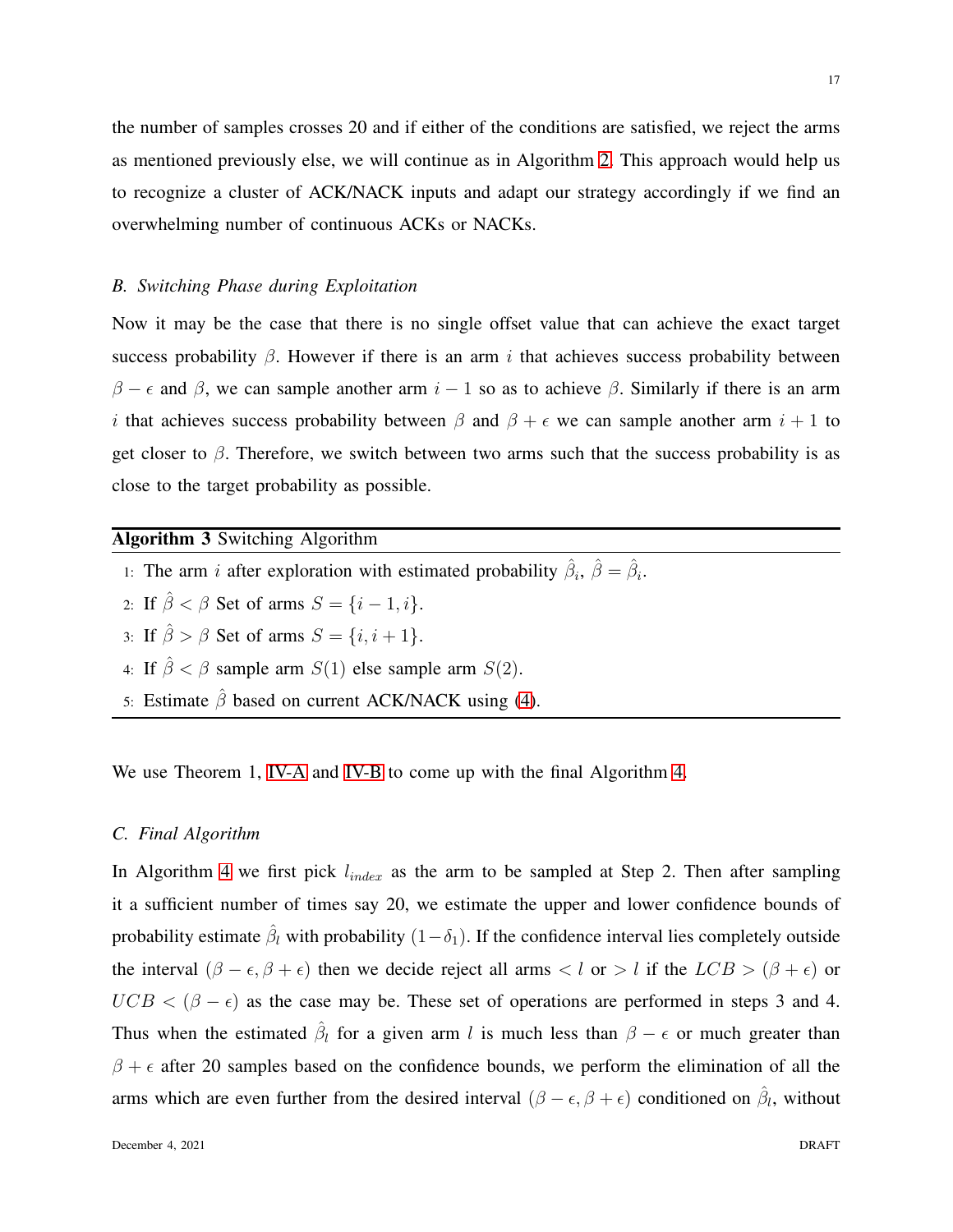# <span id="page-17-0"></span>Algorithm 4 Final Algorithm

- 1: The set of  $2L + 1$  arms indexed from  $-L$  to  $L$ ,  $l_{low} = -L$ ,  $\overline{l_{high} = L}$
- 2: If  $l_{high} > l_{low}$ :  $l_{index} = median(l_{low} : l_{high})$  and Sample  $l_{index}$ . Else go to Step 7.
- 3: If after N samples where  $N > 20$  and  $\hat{\beta}_l + z \sqrt{\frac{1}{N}}$  $\frac{1}{N}\hat{\beta}_l(1-\hat{\beta}_l) < \beta - \epsilon$ ,  $l_{high} = l_{index} - 1$  and goto Step 2.
- 4: If after N samples where  $N < 20$  and and  $\hat{\beta}_l z \sqrt{\frac{1}{N}}$  $\frac{1}{N}\hat{\beta}_l(1-\hat{\beta}_l) > \beta + \epsilon, l_{low} = l_{index} + 1$ and goto Step 2.
- 5: If after  $N = max \left( \frac{ln(\frac{log_2(2L+1)}{\delta})}{log_2(\frac{\beta}{\delta}) + (1 \delta)ln_2(\delta)} \right)$  $\frac{ln(\frac{log_2(2L+1)}{\delta})}{\beta ln(\frac{\beta}{\beta-\epsilon})+(1-\beta)ln(\frac{1-\beta}{1-\beta+\epsilon})}, \frac{ln(\frac{log_2(2L+1)}{\delta})}{\beta ln(\frac{\beta}{\beta+\epsilon})+(1-\beta)ln(\frac{\beta}{1-\beta+\epsilon})}$  $\beta ln\left(\frac{\beta}{\beta+\epsilon}\right)+(1-\beta)ln\left(\frac{1-\beta}{1-\beta-\epsilon}\right)$  $\int$ ,  $\hat{\beta}_l < \beta - \epsilon$  perform  $l_{high} = l_{index} - 1$  and goto Step 2.
- 6: If after N samples where  $N = max \left( \frac{ln(\frac{log_2(2L+1)}{\delta})}{e^{ln(\delta)} + ln(\frac{\delta}{\delta})} \right)$  $\frac{ln(\frac{log_2(2L+1)}{\delta})}{\beta ln(\frac{\beta}{\beta-\epsilon})+(1-\beta)ln(\frac{1-\beta}{1-\beta+\epsilon})}, \frac{ln(\frac{log_2(2L+1)}{\delta})}{\beta ln(\frac{\beta}{\beta+\epsilon})+(1-\beta)ln(\frac{\beta}{1-\beta+\epsilon})}$  $\beta ln\left(\frac{\beta}{\beta+\epsilon}\right)+(1-\beta)ln\left(\frac{1-\beta}{1-\beta-\epsilon}\right)$  $\bigg), \hat{\beta}_l >$  $\beta + \epsilon$   $l_{low} = l_{index} + 1$  and goto Step 2.
- 7: If after  $N = max \left( \frac{ln(\frac{log_2(2L+1)}{\delta})}{\frac{2ln(\delta)}{\delta} + \frac{1}{\delta} \frac{1}{\delta}} \right)$  $\frac{ln(\frac{log_2(2L+1)}{\delta})}{\beta ln(\frac{\beta}{\beta-\epsilon})+(1-\beta)ln(\frac{1-\beta}{1-\beta+\epsilon})}, \frac{ln(\frac{log_2(2L+1)}{\delta})}{\beta ln(\frac{\beta}{\beta+\epsilon})+(1-\beta)ln(\frac{\beta}{\delta})}$  $\beta ln\left(\frac{\beta}{\beta+\epsilon}\right)+(1-\beta)ln\left(\frac{1-\beta}{1-\beta-\epsilon}\right)$ ) and  $\beta - \epsilon < \hat{\beta}_l < \beta$ initialize  $l_{switching} = \{l_{index}, l_{index} - 1\}$  and goto Step 9. 8: If after  $N = max \left( \frac{ln(\frac{log_2(2L+1)}{\delta})}{\frac{2ln(\delta)}{\delta} + \frac{1}{\delta} \frac{1}{\delta}} \right)$  $\frac{\ln(\frac{\log_2(2L+1)}{\delta})}{\beta \ln(\frac{\beta}{\beta-\epsilon})+(1-\beta)\ln(\frac{1-\beta}{1-\beta+\epsilon})}, \frac{\ln(\frac{\log_2(2L+1)}{\delta})}{\beta \ln(\frac{\beta}{\beta+\epsilon})+(1-\beta)\ln(\frac{\beta}{\delta})}$ ) and  $\beta < \hat{\beta}_l < \beta + \epsilon$
- $\beta ln\left(\frac{\beta}{\beta+\epsilon}\right)+(1-\beta)ln\left(\frac{1-\beta}{1-\beta-\epsilon}\right)$ initialize  $l_{switching} = \{l_{index}, l_{index} + 1\}$  and goto Step
- 9: If  $\hat{\beta}_l > \beta$  use  $l_{index} = max(l_{switching})$  else use  $l_{index} = min(l_{switching})$  and repeat step 9 till end.

waiting for the entire sample complexity N as in  $(32)$ . Otherwise, we obtain N samples and the algorithm performs Steps 5 and 6 similar to Algorithm [2.](#page-10-0) In Section [IV,](#page-10-1) we saw the arm sample complexity to be 1125 for a typical case. Using the confidence bounds we can reduce the arm sample complexity even further. Finally after we reduce the set of arms to a single final arm, we enter the switching phase in Steps 7,8 and 9 which has been described completely in Section [IV-B.](#page-16-0)

## V. OTHER APPROACHES FOR SOLVING THE MAB

#### *A. Thompson Sampling Approach*

The Thompson sampling based solution from [\[23\]](#page-25-6) is given in Algorithm [5.](#page-18-0) In the algorithm given, initially, all the  $\theta_l$ s are from the same uniform distribution then as the successes increase for a given l the  $f(x, S_l, F_l)$  will pick higher and higher values. However for our problem this only means than the most conservative arm will be picked.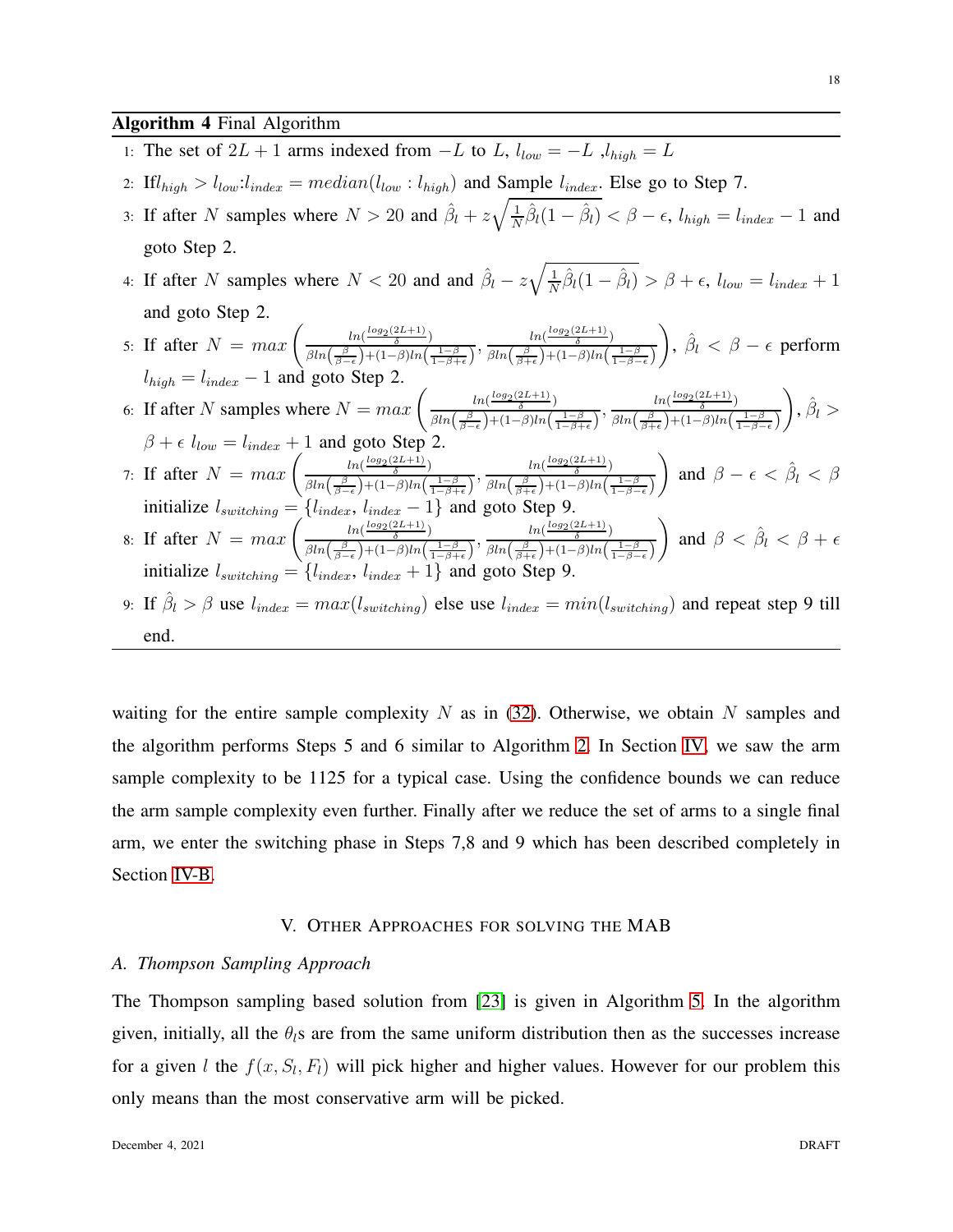# <span id="page-18-0"></span>Algorithm 5 Thompson Sampling Algorithm

- 1: For the set of  $2L + 1$  arms from  $l \in -L, L, S_l = F_l = 0$
- 2: At each time instant t, for each l generate  $\theta_l(t)$  from the pdf  $f(x, S_l, F_l) = \frac{\Gamma(S_l + F_l)}{\Gamma(S_l)\Gamma(F_l)} x^{S_l 1} (1 (x)^{F_l-1}$
- 3: Use the offset l whose  $\theta_l(t)$  is the highest.
- 4: If ACK increment  $S_l$  else increment  $F_l$ .
- 5: Repeat from Step 2 with new  $S_l$ s and  $F_l$ s.

## *B. UCB Approach*

<span id="page-18-1"></span>The UCB based algorithm from [\[24\]](#page-25-7) is given in Algorithm [6.](#page-18-1) This algorithm will also converge to

# Algorithm 6 UCB Algorithm

- 1: For the set of  $2L + 1$  arms play each arm once
- 2: Let  $x_l = \frac{S_l}{N_l}$  $\frac{S_l}{N_l}$  be the success probability of each arm where  $S_l$  is the number of successes and  $N_l$  is the number of failures.
- 3: Use the the offset l for which  $x_l + \sqrt{\frac{2log(n)}{N_l}}$  $\frac{\log(n)}{N_l}$  is maximum where *n* is the total number of trials across all offset
- 4: If ACK increment  $S_l, N_l$  else increment  $N_l$ .

the offset that maximizes the success probability. Both these algorithms as we can see converge to a very conservative offset. There could be techniques where instead of picking the "best" arm as estimated by these algorithms we could pick up a second or third best arm in terms of success probabilities, however the mapping between the arm ranking and proximity to the target BLER is neither obvious nor trivial. While the vanilla UCB and Thompson based approaches fail to achieve our targeted objective, there is scope for future work in other variants based on UCB/Thompson sampling which could get us to a desired success probability rather than simply maximizing reward. However, in the current contribution the above reasons provide justification as to why our PAC based technique is ideally suited to this problem.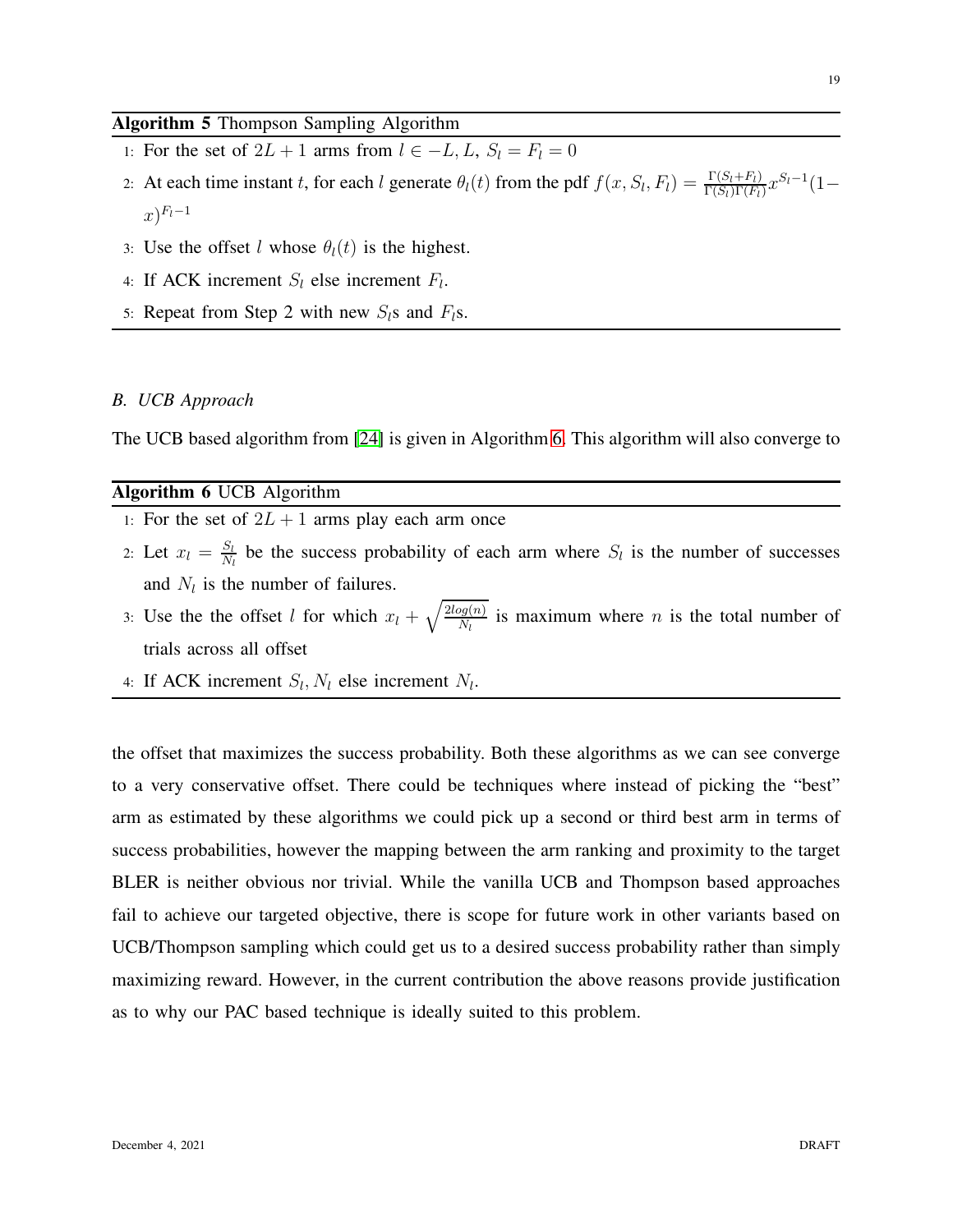## VI. SIMULATIONS AND RESULTS

An LTE cell with 7 cell - 3 sectors is considered, for simulation with "wrap around" implemented, in order to avoid edge discontinuities. The UEs are distributed uniformly in each sector with 15 UEs per sector. LTE systems use OFDMA in the physical layer where sub-carriers are grouped into sub-bands [\[25\]](#page-25-8), and users are allocated a set of sub-bands for data transmission. Each eNodeB transmits over the same set of resources, as, it is a reuse-one system. The OFDMA for the 10MHz LTE system has 1024 sub-carriers where only the 600 in the middle are used [\[26\]](#page-25-9). These 600 sub-carriers are grouped into 50 groups of 12 sub-carriers (SCs) each and this is done over 14 OFDM symbols. So this group of 12 SCs over 14 symbols is called one Physical Resource Block(PRB) and the 14 OFDM symbols together constitute a sub-frame [\[25\]](#page-25-8). There are 50 PRBs in a sub-frame and a continuous block of 3PRBs are grouped to form a sub-band. There are 17 sub-bands  $3$  in LTE for the 10MHz system [\[25\]](#page-25-8), and, scheduling and transmission is done at the sub-band level. The set of sub-bands allocated to a user, is called a transport block and every user will be allocated one rate for the whole transport block. For more details on the LTE system, please refer to [\[6\]](#page-24-3).

The path loss exponent and shadow fading parameters are as specified in [\[27\]](#page-25-10) for an Urban Macro model. The channel model used in the simulator is the generic channel model for wideband channels as specified in [\[27\]](#page-25-10) which is a realistic Spatial Channel Model for wideband cellular systems. The channels between each UE and the 9 strongest eNodeBs are modelled using different parameters such as the angle of arrival and departure of the multipath rays, distancedependent power delay profile, and multipath profiles [\[27\]](#page-25-10). Thus we are modelling 8 strongest interferers apart from the desired eNodeB. We find that for every UE the interferers which are weaker than the 8-th strongest interferer are below the level of thermal noise and hence we do not model them explicitly to save simulation complexity. It can be seen that, different users experience different delay spreads, and even the same user is subjected to different delay spreads from different eNodeBs. Hence, the multipath power delay profile of the channel between the UE and the serving eNodeB can differ from that between the served UE and the interfering eNodeBs.

<span id="page-19-0"></span> $316$  of these sub-bands consists of 3 frequency domain contiguous PRBs, while the 17th sub-band consists of only 2 contiguous PRBs.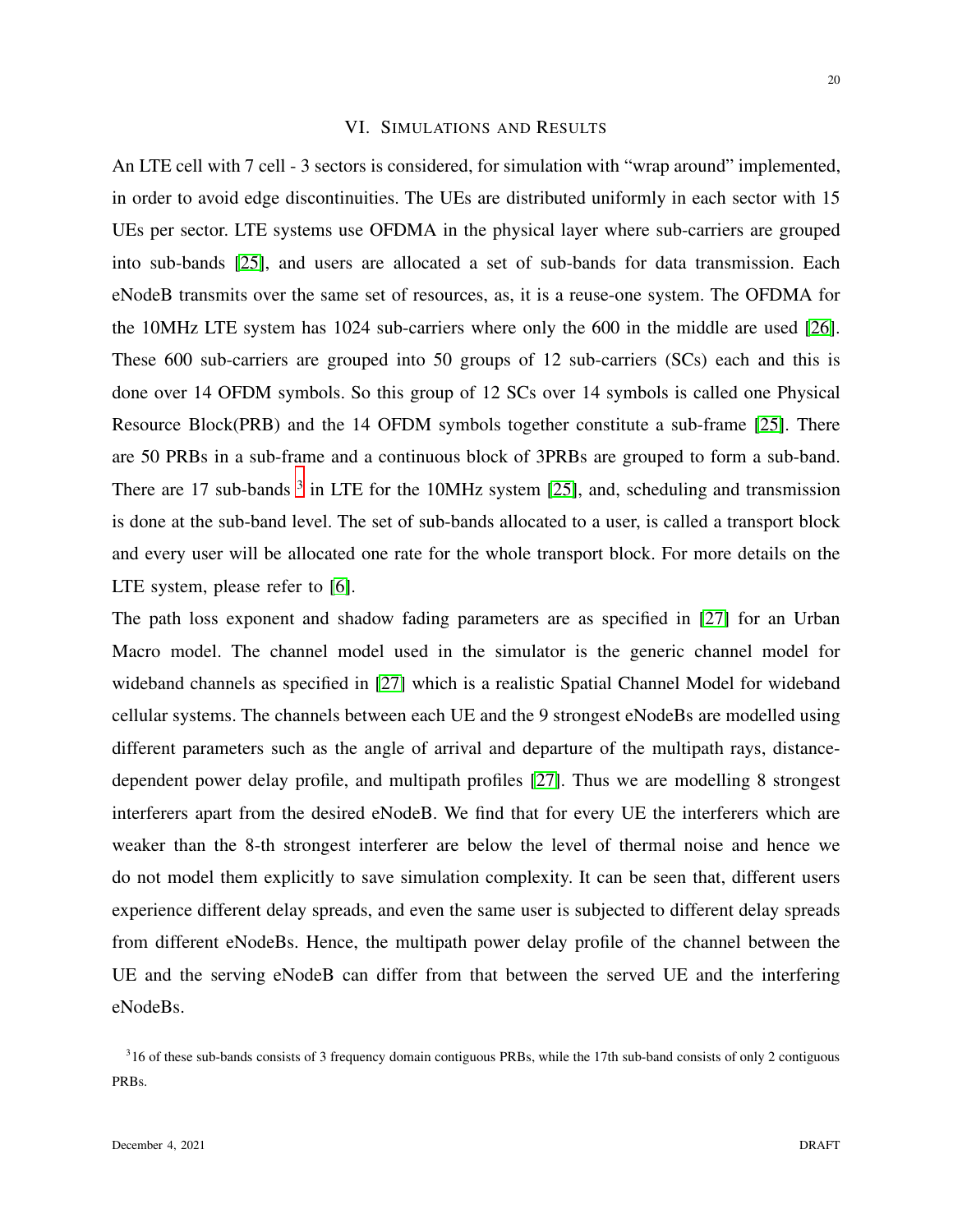<span id="page-20-0"></span>

| Duplex method                                | <b>FDD</b>                                                          |  |
|----------------------------------------------|---------------------------------------------------------------------|--|
| <b>Test Environment</b>                      | Base coverage urban                                                 |  |
| Deployment scenario                          | Urban macro-cell scenario                                           |  |
| Base station antenna height                  | 25 m, above rooftop                                                 |  |
| Minimum distance between UT and serving cell | $>= 25m$                                                            |  |
| Outdoor to in-car penetration loss           | 9 dB(LN, $\sigma = 5dB$ )                                           |  |
| Layout                                       | seven cell Hexagonal grid with wrap around.                         |  |
| carrier frequency                            | 2 GHz                                                               |  |
| Inter-site distance                          | $500 \text{ m}$                                                     |  |
| UT speeds of interest                        | $30 \text{ km/h}$                                                   |  |
| Total eNodeB transmit power                  | 46 dBm for 10 MHz                                                   |  |
| Thermal noise level                          | $-174$ dBm/Hz                                                       |  |
| User mobility model                          | Fixed and identical speed  v  of all UTs,                           |  |
|                                              | randomly and uniformly distributed direction                        |  |
| Inter-site interference modelling            | 8 interferers Explicitly modelled                                   |  |
| eNodeB noise figure                          | 5 dB                                                                |  |
| UT noise figure                              | 7 dB                                                                |  |
| eNodeB antenna gain                          | 17 dBi                                                              |  |
| UT antenna gain                              | $0$ dBi                                                             |  |
| Antenna configuration                        | Vertically polarized antenna 0.5 wavelength separation              |  |
|                                              | at UE 10 wavelength separation at base-station                      |  |
| Channel Model                                | Urban Macro model (UMa) in [27]                                     |  |
| Network synchronization                      | Synchronized                                                        |  |
| Downlink transmission scheme                 | 1x2 Single Input Multiple Output                                    |  |
| Downlink Scheduler                           | Round Robin with full bandwidth allocation                          |  |
| Downlink Adaptation                          | Wideband CQI                                                        |  |
|                                              | for all users, at 5 ms CQI feedback periodicity, CQI delay : Ideal, |  |
| Simulation bandwidth                         | $10 + 10$ MHz (FDD)                                                 |  |

TABLE I: Baseline Simulation Parameters

A round robin scheduler is used and the UEs feedback wideband CQI as in [\[26\]](#page-25-9) Periodic Mode 1-0. The detailed simulation set-up is provided in Table [I.](#page-20-0) Typically, LTE system requires a BLER of  $10^{-1}$  or lesser. Hence we study the system performance with target BLERs in that range: a) 0.075, b) 0.1, c) 0.125, d) 0.15. The final Algorithm [4](#page-17-0) we apply is entirely based on the principles of both Sections [IV](#page-10-1) and [IV-A.](#page-15-3) The Steps 5 and 6 initiate a switching operation. This implies that when we find an arm that is  $\epsilon$  optimal we retain that arm and its neighbour.

21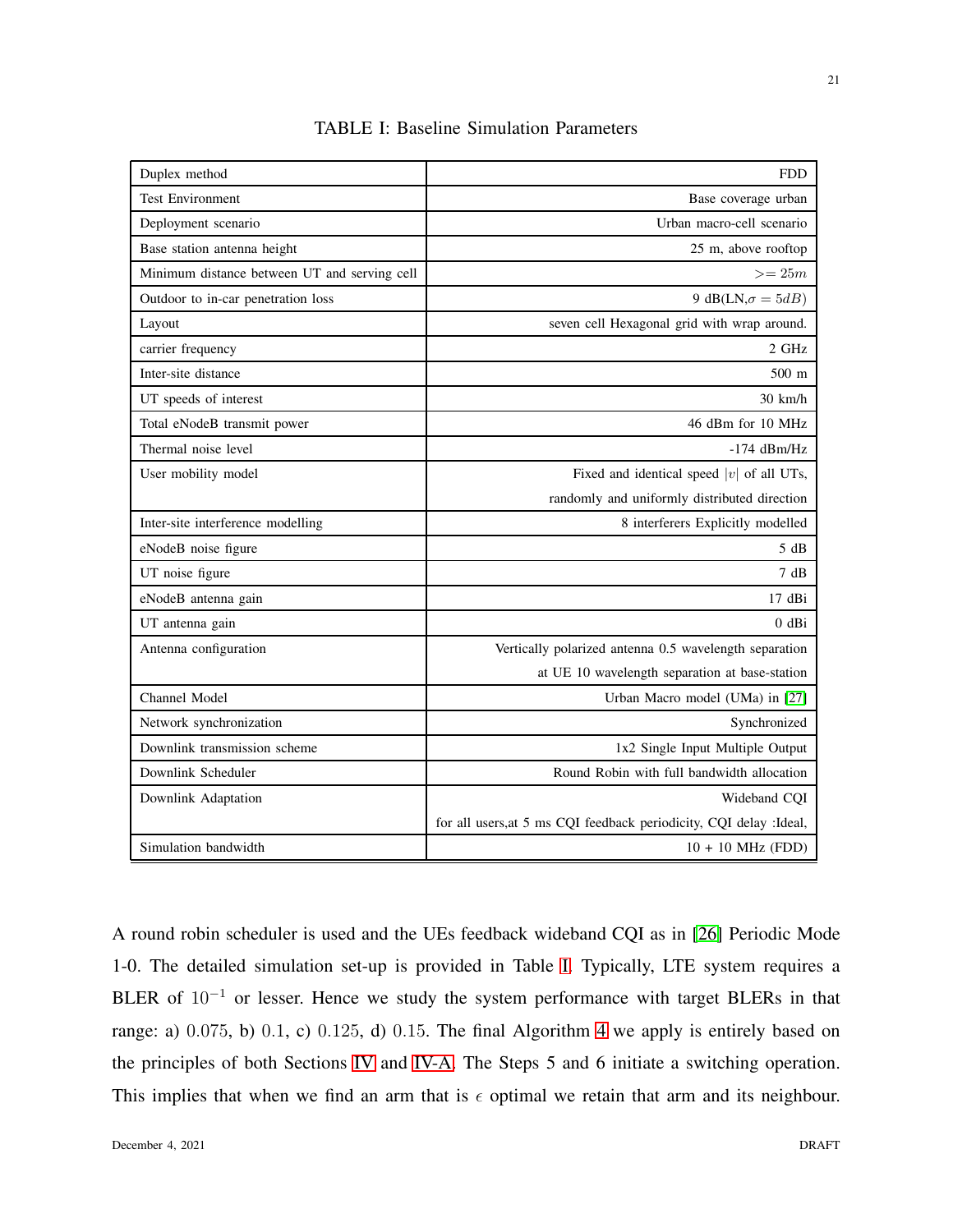If the  $\epsilon$  optimal arm m has success probability less than  $\beta$  we retain the arm  $(m - 1)$  and play that arm till the success probability touches  $\beta$  and vice-versa.

Given the simulation parameters we compare 4 schemes over a simulation duration of 5 seconds:

- The proposed OLLA algorithm based on MAB with Target BLER as  $10\%$  i.e.,  $\alpha = 0.1$ ,  $\beta =$ 0.9.
- The proposed OLLA algorithm based on MAB with Target BLER as 7.5% i.e.,  $\alpha$  =  $0.075, \beta = 0.925.$
- An OLLA technique where when 5 consecutive NACKs are seen the value  $l$  in [\(5\)](#page-7-1) is decremented by 1 and it is incremented by 1 when 50 consecutive ACKs are seen. This is based on [\[19\]](#page-25-2) and is reffered to as the "Clustering" scheme because we look at error clusters.
- A simulation with No OLLA.

Looking at Fig. [1](#page-22-0) where we compare the BLER attained by the various schemes. It can be seen that the Clustering technique has a substantially lower BLER than MAB and no OLLA schemes. The different MAB schemes achieve their respective target BLERs with high accuracy. Around 80% the users also achieve a BLER less than or equal to the desired target BLER. Thus it is seen that the MAB schemes provide us a high level of control over the BLER levels.

Now let us look at Fig. [2](#page-22-1) where we compare the throughput obtained by the clustering scheme and the best MAB based scheme. It can be seen that 30% of MAB users have a throughput higher than 2Mbps while only 18% of the users under clustering show a similar performance. In fact, the throughput performance of the clustering scheme is poorer than performing no OLLA at all. Therein lies the fault with an arbitrary OLLA scheme. Our proposed scheme on the other hand is able to control BLER while simultaneously achieving a higher throughput than a no OLLA scheme. This is because the clustering tends to achieve arbitrarily low BLER at the cost of reducing the transmission rates while MAB does not try to achieve lower than necessary BLER levels. To understand this we would like to present the average offset value when clustering and MAB are used. The average offset value for clustering was less than −4, while it was just below  $-2$  for MAB. This is because, the clustering technique reacted very fast to incoming NACKs whereas in the MAB algorithm considered we explore each offset for a while before coming to a conclusion.

The average throughput, BLER and symbol rate shown in the Table [II](#page-23-0) also prove the superiority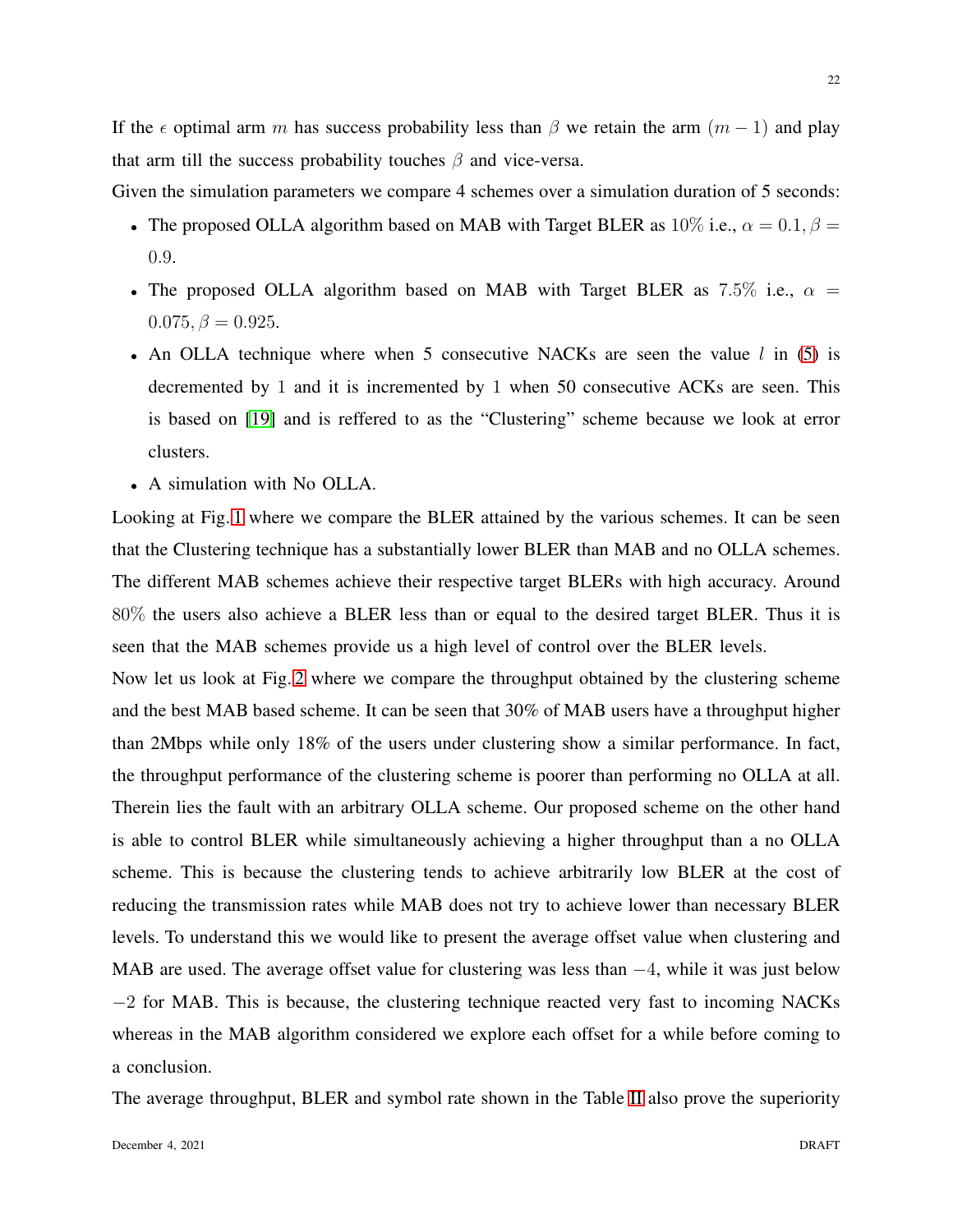<span id="page-22-0"></span>



<span id="page-22-1"></span>

Fig. 2: Throughput CDF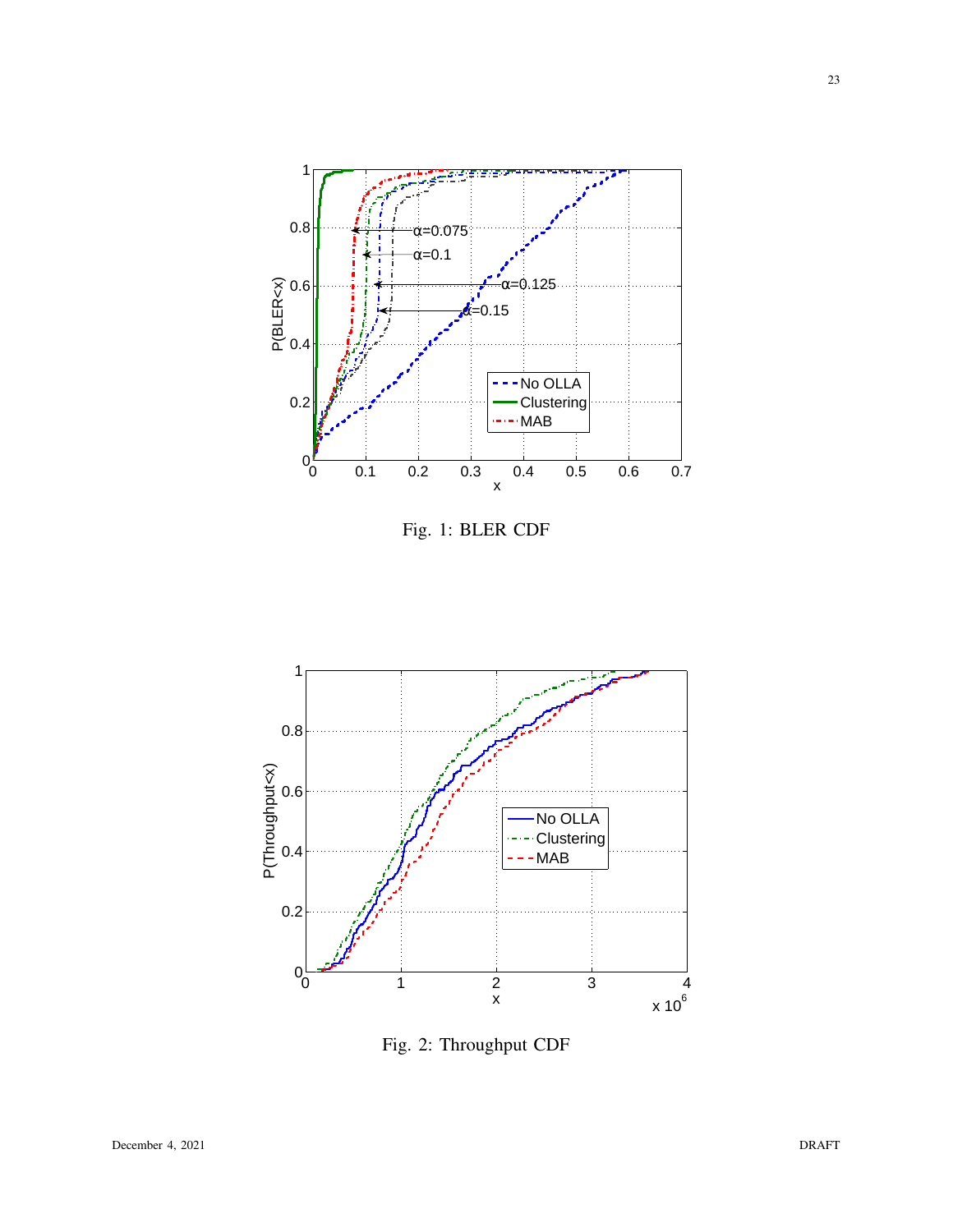| Parameter      | <b>MAB</b>  | <b>MAB</b>  | Clustering | No OLLA  |
|----------------|-------------|-------------|------------|----------|
| for Comparison | 7.5%        | 10%         |            |          |
| Average        |             |             |            |          |
| Throughput     | $1.55$ Mbps | $1.54$ Mbps | 1.25Mbps   | 1.43Mbps |
| Average BLER   | 6.66%       | 8.51%       | $1\%$      | 27.7%    |
| Average        | 2.39        | 2.41        | 2.15       | 2.24     |
| Symbol Rate    |             |             |            |          |

<span id="page-23-0"></span>TABLE II: A comparison table of the schemes with various parameters averaged

of the MAB based scheme over the competing schemes.

It can be seen from the results that MAB is able to achieve a tight control of the BLER and this property can be exploited by setting different target BLERs for different users in the system depending upon the traffic type and QoS demanded by each user. Moreover, if the condition to be met is a system-wide target BLER, certain users can be given a higher than target BLER and others a lower than target BLER such that overall the target BLER is achieved. By using ideas from reinforcement learning which are appropriate for the problem at hand, we are able to guarantee a target BLER for each UE while achieving a high throughput. On the other hand the adhoc OLLA schemes such as clustering cannot guarantee a specific BLER because there is no mathematical method behind deriving a cluster length and all results are highly system specific.

## VII. CONCLUSIONS AND FUTURE WORK

We have been able to map the OLLA problem in cellular networks to an MAB problem and successfully solve it. Hence we use a mathematical framework of reinforcement learning and its tools for obtaining OLLA algorithms which are actually able to maintain a target BLER with nearly 90% of the users achieving a BLER less than the target BLER, while simultaneously achieving a high throughput. Bounds from large deviation theory is used to significantly reduce the arm sample complexity. Further reduction is then achieved using confidence bounds. We believe that our result is general and can be used to provide reduced sample complexity for any MAB problem whose target reward is known. For the majority of the users we outperform the ad-hoc scheme and by strictly adhering to the target BLER the proposed scheme can help us achieve a desired latency and QoS. In the current work, we solve an independent MAB problem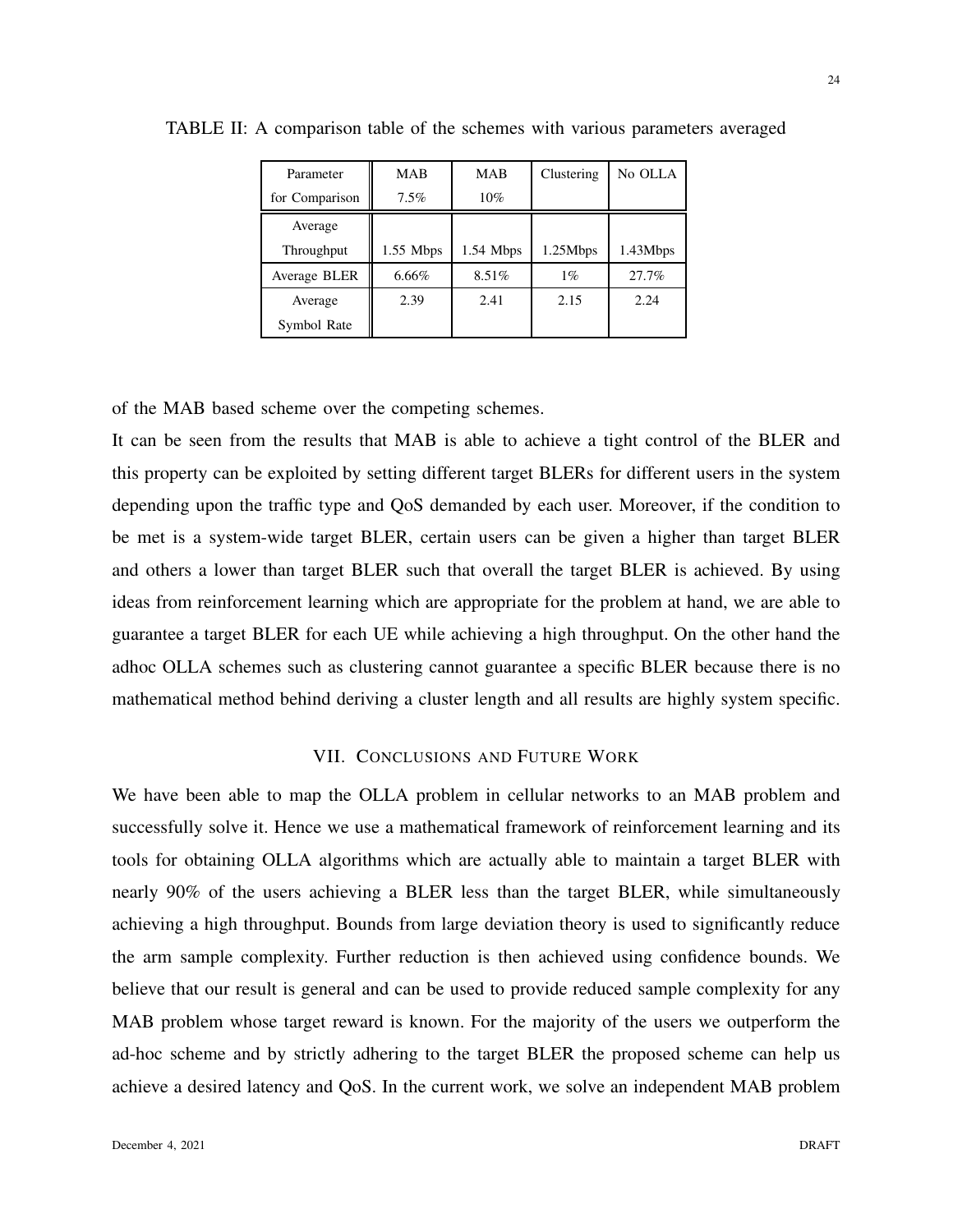for each UE, but keep the same target BLER for each UE. A possible extension is to study the case where the target BLER is made to be a function of its traffic QoS and the average SINR and study the techniques presented here. Furthermore, by providing a mathematically rigorous approach we have made the OLLA problem open to further improvements and the MAB based technique can be further exploited.

#### **REFERENCES**

- <span id="page-24-1"></span><span id="page-24-0"></span>[1] T. S. Rappaport *et al.*, *Wireless communications: principles and practice*. Prentice Hall PTR New Jersey, 1996, vol. 2.
- <span id="page-24-2"></span>[2] S. Sesia, I. Toufik, and M. Baker, *LTE: The UMTS long term evolution*. Wiley Online Library, 2009.
- <span id="page-24-4"></span>[3] K. Aho, O. Alanen, and J. Kaikkonen, "CQI reporting imperfections and their consequences in LTE networks," in *International Conference on Networks*, Jan 2011, pp. 241–245.
- <span id="page-24-5"></span>[4] S. Wahls and H. Poor, "An outer loop link adaptation for BICM-OFDM that learns," in *14th Workshop on Signal Processing Advances in Wireless Communications (SPAWC)*. IEEE, June 2013, pp. 719–723.
- <span id="page-24-3"></span>[5] A. Duran, M. Toril, F. Ruiz, and A. Mendo, "Self-optimization algorithm for outer loop link adaptation in lte," *IEEE Communications Letters,*, vol. 19, no. 11, pp. 2005–2008, Nov 2015.
- <span id="page-24-6"></span>[6] S. Pulliyakode, S. Kalyani, and K. Narendran, "Rate prediction and selection in lte systems using modified source encoding techniques," *IEEE Transactions on Wireless Communications,*, vol. 15, no. 1, pp. 416–429, Jan 2016.
- [7] K. H. Schlag, "Why imitate, and if so, how?: A boundedly rational approach to multi-armed bandits," *Journal of Economic Theory*, vol. 78, no. 1, pp. 130–156, 1998.
- <span id="page-24-7"></span>[8] P. Whittle, "Multi-armed bandits and the gittins index," *Journal of the Royal Statistical Society. Series B (Methodological)*, pp. 143–149, 1980.
- <span id="page-24-8"></span>[9] S. Vakili, K. Liu, and Q. Zhao, "Deterministic sequencing of exploration and exploitation for multi-armed bandit problems," *Selected Topics in Signal Processing, IEEE Journal of*, vol. 7, no. 5, pp. 759–767, Oct 2013.
- [10] P. Yang, B. Li, J. Wang, X. Li, Z. Du, Y. Yan, and Y. Xiong, "Online sequential channel accessing control: A double exploration vs. exploitation problem," *IEEE Transactions on Wireless Communications,*, vol. 14, no. 8, pp. 4654–4666, Aug 2015.
- <span id="page-24-11"></span><span id="page-24-10"></span>[11] Q. Wang, P. Xu, K. Ren, and X.-Y. Li, "Towards optimal adaptive ufh-based anti-jamming wireless communication," *Selected Areas in Communications, IEEE Journal on*, vol. 30, no. 1, pp. 16–30, January 2012.
- [12] S. Bagheri and A. Scaglione, "The restless multi-armed bandit formulation of the cognitive compressive sensing problem," *IEEE Transactions on Signal Processing*, vol. 63, no. 5, pp. 1183–1198, March 2015.
- [13] Y. Gai and B. Krishnamachari, "Distributed stochastic online learning policies for opportunistic spectrum access," *IEEE Transactions on Signal Processing*, vol. 62, no. 23, pp. 6184–6193, Dec 2014.
- <span id="page-24-9"></span>[14] K. Liu, Q. Zhao, and B. Krishnamachari, "Dynamic multichannel access with imperfect channel state detection," *IEEE Transactions on Signal Processing*, vol. 58, no. 5, pp. 2795–2808, May 2010.
- <span id="page-24-12"></span>[15] J. Oksanen and V. Koivunen, "An order optimal policy for exploiting idle spectrum in cognitive radio networks," *IEEE Transactions on Signal Processing*, vol. 63, no. 5, pp. 1214–1227, March 2015.
- [16] E. Even-Dar, S. Mannor, and Y. Mansour, "Pac bounds for multi-armed bandit and markov decision processes," in *Computational Learning Theory*. Springer, 2002, pp. 255–270.